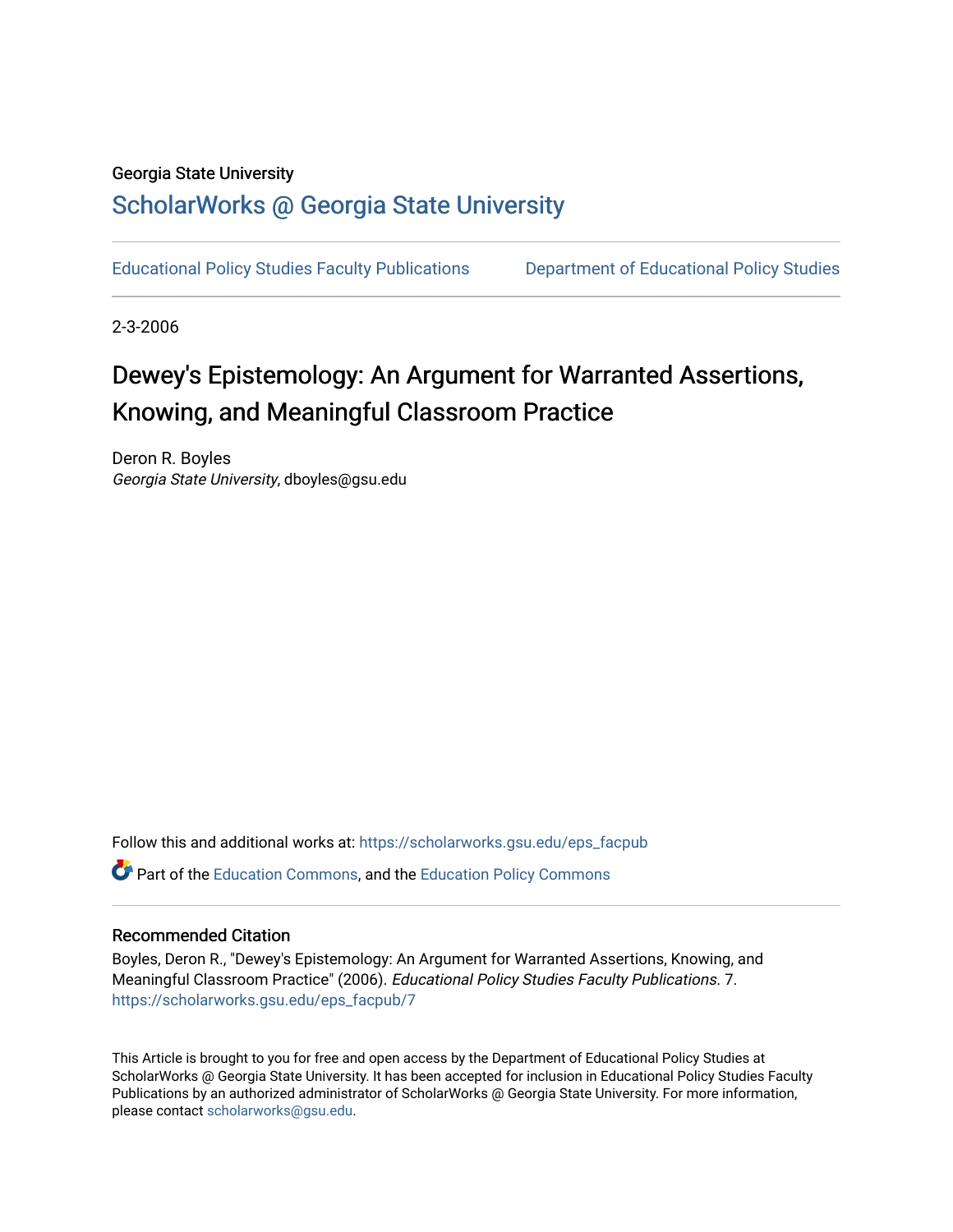# DEWEY'S EPISTEMOLOGY: AN ARGUMENT FOR WARRANTED ASSERTIONS, KNOWING, AND MEANINGFUL CLASSROOM PRACTICE

Deron R. Boyles Georgia State University

### In *Discipleship or Pilgrimage?: The Educator's Quest for Philosophy*, Tony

Johnson criticizes philosophers of education for being, among other things, so infatuated with professional philosophy that they lose sight of the connections between philosophy and practical life.<sup>[1](#page-1-0)</sup> The history Johnson outlines indicates that philosophy of education was officially "born" at the hotel Traymore in Atlantic City, New Jersey on February 24, 1935 (the founding of The John Dewey Society) or in 1941 with the founding of the Philosophy of Education Society (North American).<sup>[2](#page-1-1)</sup> Regardless, Johnson's point is that in an effort to gain respectability as a learned society or guild, philosophers of education gave up social relevancy for academic respectability. In an effort to navigate the treacherous path between and among professionalism and social relevancy, this paper takes up an area of professional philosophy—epistemology—with the intention of reclaiming the integrative role John Dewey held for philosophy and classroom practice. That is, I wish to revive a particular epistemological view in order to bridge the professional field of epistemology with classroom practice.

As an area within professional philosophy, epistemology went through a variety of transformations in the twentieth century. From traditional accounts of knowledge favored by analytic philosophers to the relativists' outright rejection of epistemology as a valuable area of inquiry, epistemology was tossed around and sometimes tossed out of

<span id="page-1-0"></span> 1 Tony W. Johnson, *Discipleship or Pilgrimage?: The Educator's Quest for Philosophy* (Albany: SUNY Press, 1995).

<span id="page-1-1"></span> $<sup>2</sup>$  Ibid., 1.</sup>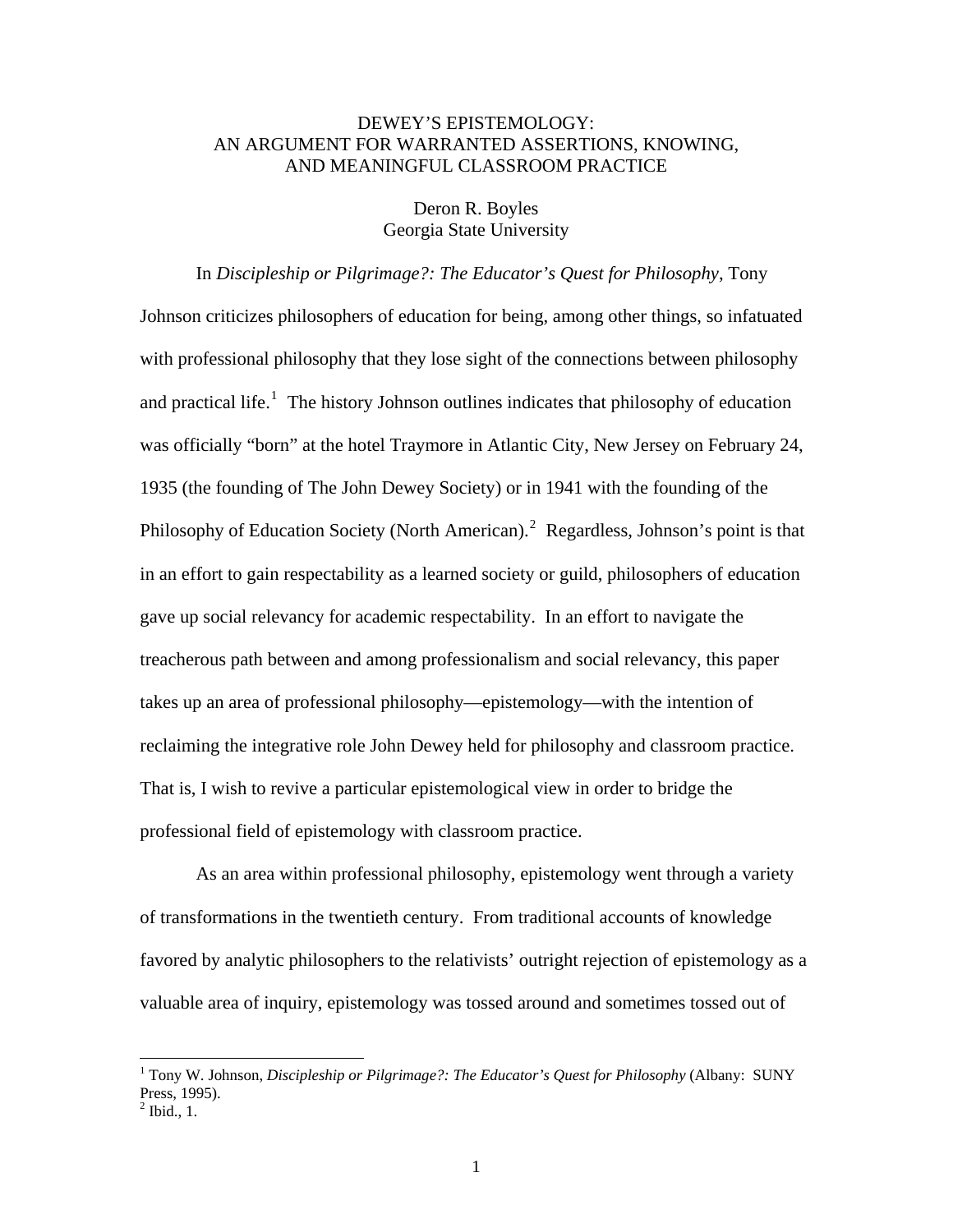many investigations. Still, but not unproblematically, epistemology as a term continued to be used in discourse concerning pure knowledge, practical knowledge, social constructed knowledge, and the like. Aside from those professional philosophers who took up the area of epistemology as a primary focus of study,<sup>[3](#page-2-0)</sup> epistemology seemed to both fall out of favor as a major area of focus for those interested in education and schooling and fall into favor as a buzzword to add an aura of respectability to various research articles and agendas.

The term "epistemology" has been widely sprinkled amid myriad articles, but as a primary focus of work in the area of education, the field is rarely evidenced. As regards Dewey and epistemology, there are limited examples from within the pages of this journal. Jeanne Connell's work comparing Dewey's epistemology to Rosenblatt's reader response theory is one instance and she provides insight regarding the concept transaction.<sup>[4](#page-2-1)</sup> Joe R. Burnett explores Dewey's later thinking and connects Dewey's theory of inquiry to a theory of aesthetic and religious experience.<sup>[5](#page-2-2)</sup> Phillip Eddy compares Dewey and Kolberg and identifies the role of formal structures in thought connected to epistemology.<sup>[6](#page-2-3)</sup> Differently, Barry Duff argues that by investigating "event" in Dewey's later thinking, we can better understand what he claims is a wide misunderstanding of Dewey's notion of "experience."<sup>[7](#page-2-4)</sup> Duff notes that "because Dewey rejects 'the ubiquity of all comprehensive cognitive experience' and does not identify the

<span id="page-2-0"></span><sup>3</sup> See, for example, authors in compendiums like Linda Alcoff, ed., *Epistemology: The Big Questions* (Oxford: Blackwell, 1998); and Jonathan Dancy and Ernest Sosa, eds., *A Companion to Epistemology* (Oxford: Blackwell, 1993).

<span id="page-2-1"></span><sup>&</sup>lt;sup>4</sup> Jeanne Connell, "Assessing the Influence of Dewey's Epistemology on Rosenblatt's Reader Response Theory," *Educational Theory* 46, 6 (Fall 1996): 395-413. 5

<span id="page-2-2"></span><sup>&</sup>lt;sup>5</sup> Joe R. Burnett, "Dewey's Educational Thought in His Mature Philosophy," *Educational Theory* 38, 2 (Spring 1988): 203-211.

<span id="page-2-3"></span><sup>&</sup>lt;sup>6</sup> Philip Eddy, "Kohlberg and Dewey," *Educational Theory* 38, 4 (Fall 1988): 405-413.<br><sup>7</sup> Perry E. Duff. "'Event' in Dewey's Philosophy*" Educational Theory* 40, 4 (Fall 1990)

<span id="page-2-4"></span>Barry E. Duff, "'Event' in Dewey's Philosophy," *Educational Theory* 40, 4 (Fall 1990): 463-470.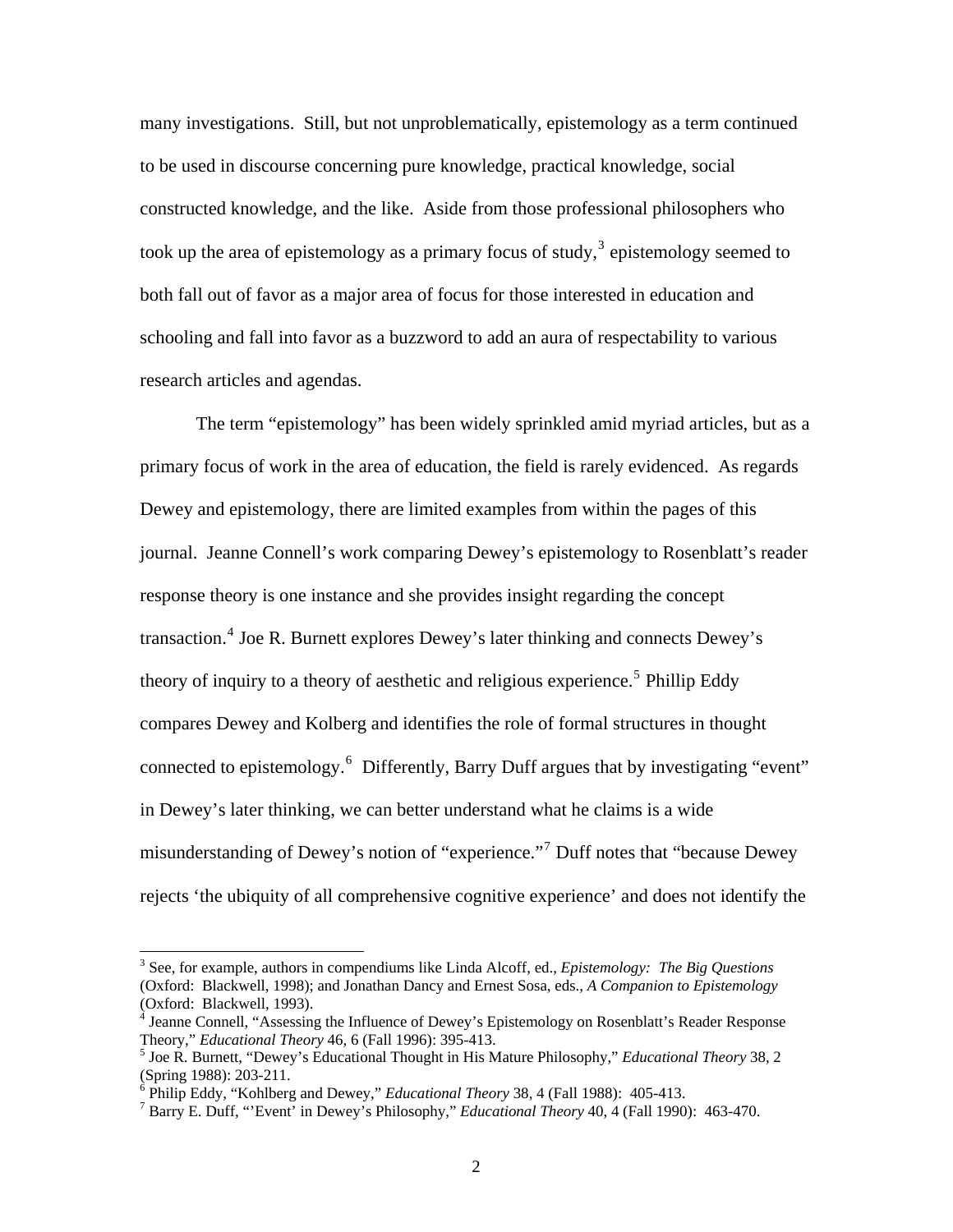real within the cognitive, the concept of knowledge does not have the importance in his philosophy that it has in others."<sup>[8](#page-3-0)</sup> Still differently, and not explicitly epistemological, Craig Cunningham investigates Dewey's later conception of the self and explores features of unique potential relating, ultimately, to character education in schools.<sup>[9](#page-3-1)</sup>

Perhaps closer to the point are Greg Seals' efforts at explaining Dewey's science of teaching and Barbara Stengel's work relating Dewey's concept of "method of intelligence" to schooling.<sup>[10](#page-3-2)</sup> Seals proposes a frame of reference from which teaching and learning are seen "as a field of scientific endeavor in its own right."<sup>[11](#page-3-3)</sup> Stengel, in comparing and questioning various texts' use of Dewey and what implications for teacher practice might obtain from understanding a "method intelligence," makes important suggestions for teacher knowledge and practice. Still, like those noted earlier, taking up the specific topic of Deweyan epistemology was not the primary focus of either essay. This is not, of course, a criticism of any of the theorists or their work. The point is simply to indicate that specific inquiry into Dewey's epistemology, per se, is rare in the pages of this journal. For philosophy of education, more broadly, I wonder whether the occasional forays into epistemology failed to become a primary focus because epistemology, generally, was (and is?) seen as suffering from a hypertrophied and myopic focus on traditional accounts of "pure" knowledge.

<span id="page-3-0"></span><sup>8</sup> Ibid., 465n. Duff cites Dewey, *Experience and Nature* in *John Dewey, The Later Works, 1925-1953*. Volume 1: 1925, ed., Jo Ann Boydston (Carbondale: Southern Illinois University Press, 1981), 30. <sup>9</sup> Craig Cunningham, "Unique Potential: A Metaphor for John Dewey's Later Conception of the Self,"

<span id="page-3-2"></span><span id="page-3-1"></span>*Educational Theory* 44, 2 (Spring 1994): 211-224.<br><sup>10</sup> Greg Seals, "Conceptualizing Teaching as Science: John Dewey in Dialogue with the National Research Council," *Educational* Theory 54, 1 (2004): 1-26; and Barbara S. Stengel, "Making Use of the Method of Intelligence," *Educational Theory* 51, 1 (Winter 2001): 109-125. 11 Seals, 1.

<span id="page-3-3"></span>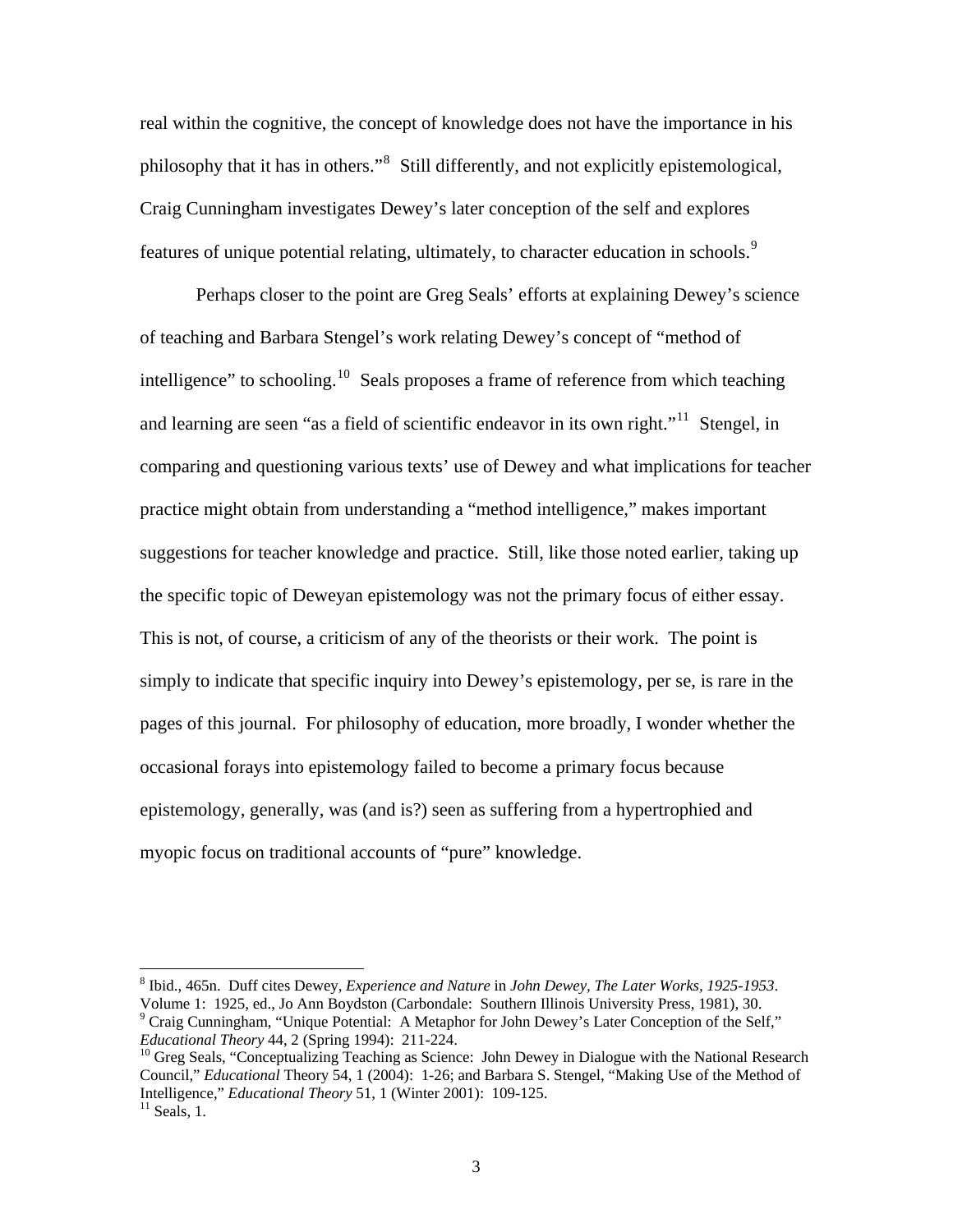#### *Historical Considerations for Connecting and Clarifying Deweyan Epistemology*

The relatively recent history of epistemology included and was dominated by Russell, Frege, Moore, and others committed to an analytic view of professional philosophy. Language, correspondence theories, independent reality, and foundationalism were major foci at the beginning of the twentieth century. James, Dewey, and other pragmatists, however, launched an attack on the analytic approach in the early 1900s and Dewey and Russell engaged in well-known debates about the nature of knowledge and the various requirements for one to be said to know anything at all.<sup>[12](#page-4-0)</sup> Just prior to Russell, however, were other critics like new realists and critical realists. New realists William Montague and Ralph Barton Perry, who were students of the idealist Josiah Royce, mounted an effort to promote a non-Roycean pluralism that nonetheless held out hope for a doctrine of immediate perception and the independence of objects in epistemological inquiry. J.B. Pratt and other critical realists rejected the new realists' doctrine of immediate perception because they did not believe that perception was unmediated. They held, instead, that the mind *is* a mediating factory between physical objects, perception, and meaning.<sup>[13](#page-4-1)</sup>

Dewey faced criticism from virtually all of these foregoing philosophers but continually rejected attacks on his naturalistic empiricism. He set out to clarify what he meant by truth, reality, and knowledge and was often writing in defense of his views. While he accepted some of the new realist claims (e.g., reality is not dependent on human consciousness), Dewey did not accept central points like the absolute independence of

<span id="page-4-1"></span><span id="page-4-0"></span><sup>&</sup>lt;sup>12</sup> Tom Burke, *Dewey's New Logic: A Reply to Russell* (Chicago: The University of Chicago Press, 1994).<br><sup>13</sup> See, for example, Bruce Kuklick, *Rise of American Philosophy: Cambridge, Massachusetts, 1860-1930* (New Haven: Yale University Press, 1977).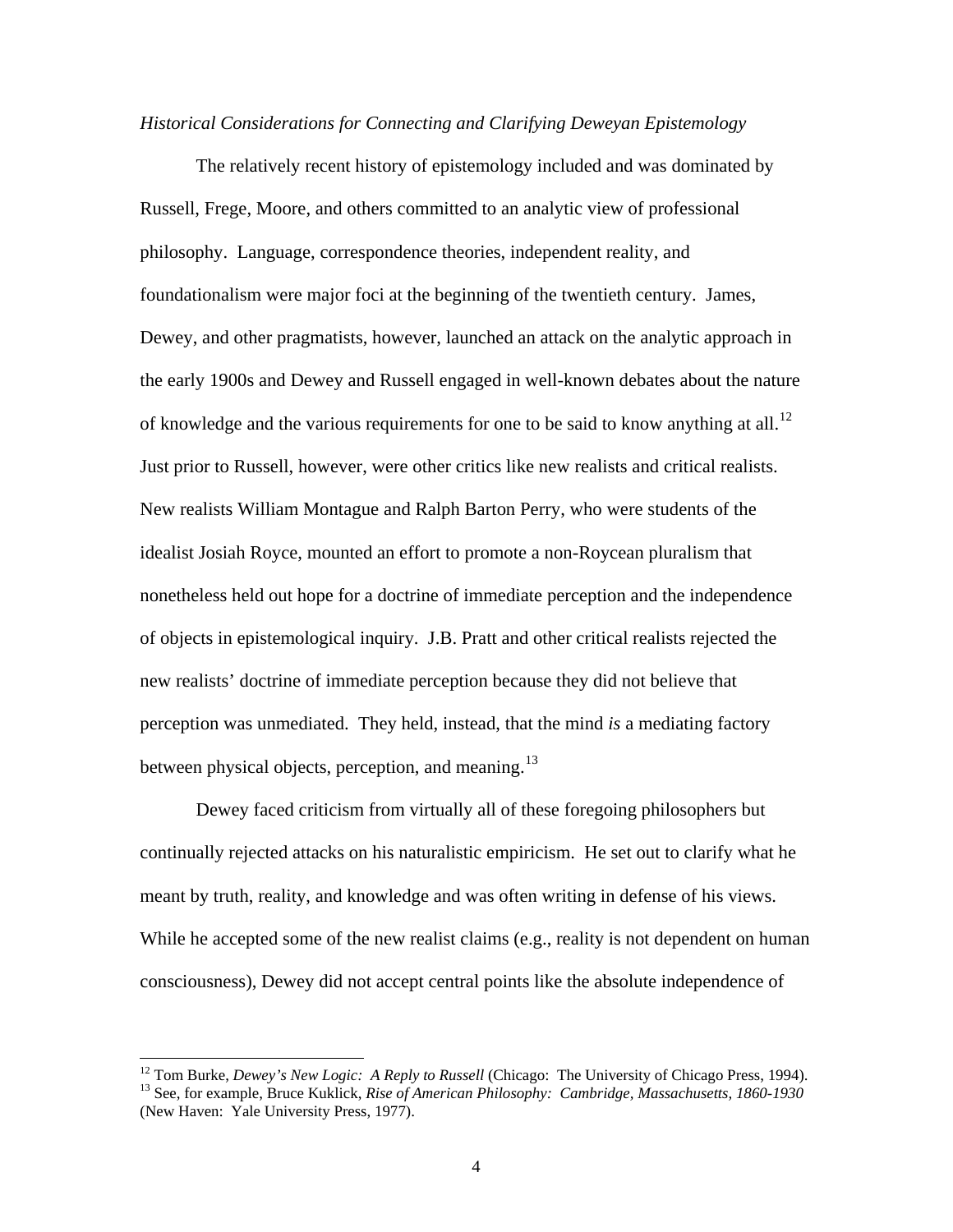things from thoughts.<sup>[14](#page-5-0)</sup> Instead, Dewey offered a theory that opposed both idealism and the variants of realism: he argued that knowledge and experience are not coextensive. Dewey also rejected defining perception (rank or base empiricism) as knowledge because of the problem of immediacy. Knowledge cannot be had in an instant. It takes time and is an achievement. Knowledge eventually comes; "it is the result of situated processes that were initiated to respond to specific problems."[15](#page-5-1) Perception is not immediate either. Perceiving takes time and involves habits. Perceiving, as Dewey pointed out in his paper "The Reflect Arc Concept in Psychology," means data are screened, chosen, and refined.<sup>[16](#page-5-2)</sup> Indeed, as Hildebrand points out, such activities as perceiving and knowing "always occur within the context of larger 'situations,' a nexus of ongoing processes and purposes."<sup>[17](#page-5-3)</sup>

Dewey therefore rejected traditional accounts of epistemology. He did so, in part, because he saw traditional epistemology as a hollow area of inquiry given the primacy of the truth condition in the traditional syllogism (*S* knows that *p iff*: *p*, *S* believes that *p*, and *S* justifies that *p*). He saw the disconnected nature of the theories philosophers were putting forward. In separating out the contexts of perception and the knowing that results, Dewey was frustrated by new realist, critical realist, and idealist efforts at developing a theory of knowledge. I wonder whether his frustration is also felt in more current times. Contemporary neo-pragmatists like Rorty and Putnam, like Dewey, reject notions of correspondence and see correspondence theories of truth as being central to questions of epistemology that the enterprise of epistemology itself is called into

<span id="page-5-0"></span><sup>14</sup> See David L. Hildebrand, *Beyond Realism and Anti-Realism: John Dewey and the Neopragmatists* (Nashville: Vanderbilt University Press, 2003).

 $^{15}$  Ibid., 24.

<span id="page-5-2"></span><span id="page-5-1"></span><sup>16</sup> John Dewey, "The Reflect Arc Concept in Psychoogy," in *The Early Works of John Dewey, 1882-1898*, ed., Jo Ann Boydson (Carbondale: Southern Illinois University Press, 1972), volume 5.

<span id="page-5-3"></span> $17$  Hildebrand, 24-25.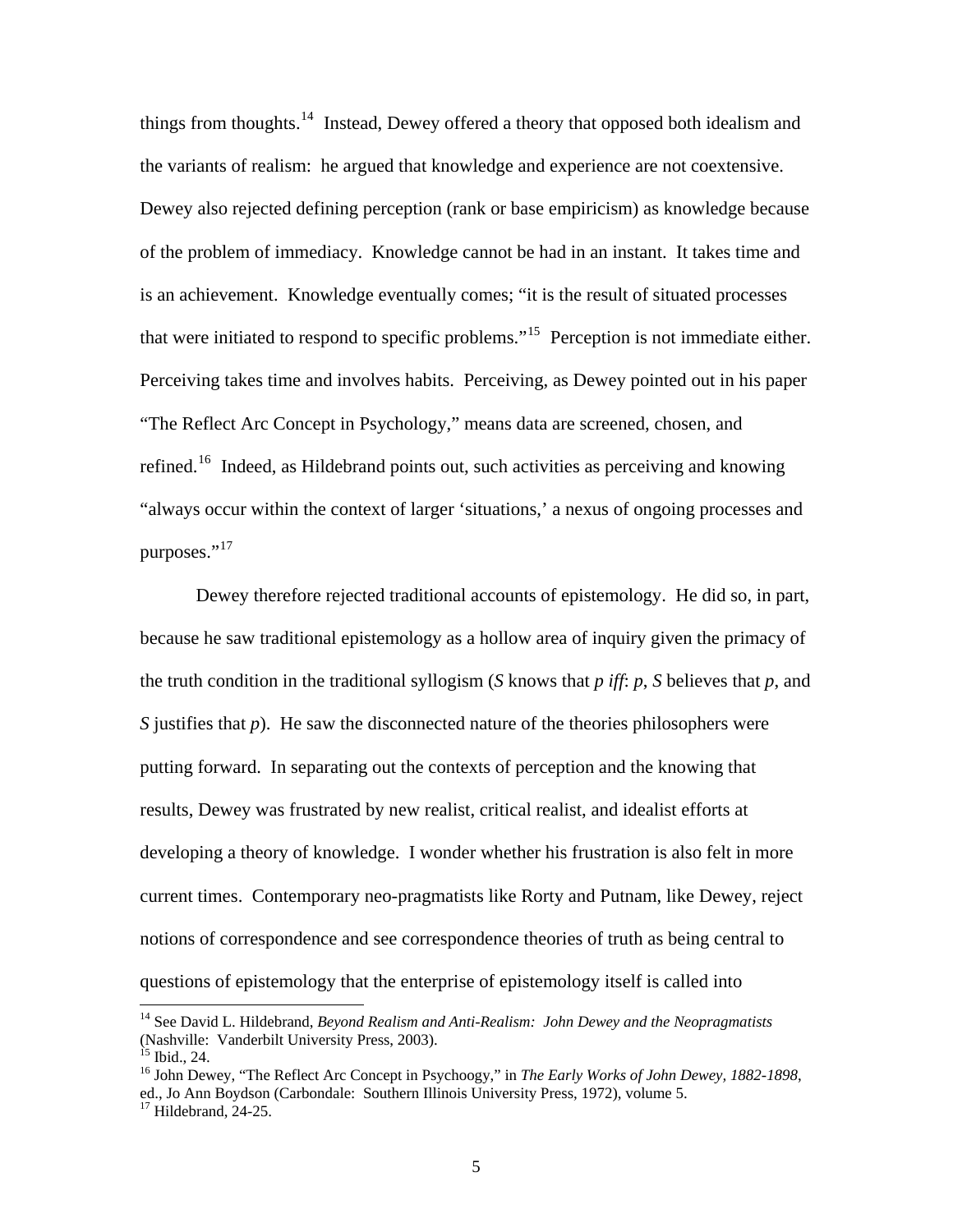question.<sup>[18](#page-6-0)</sup> One arguable result is that those interested in a pragmatic theory of knowledge find themselves continually mounting their defense in terms of traditional epistemology, contrasting though the terms may be. Another result seems to me to be a dearth of inquiry that bridges the work of professional philosophers studying epistemology with philosophers of education studying epistemology and linking it to classroom practice.

One consequence, then, appears to be that in the process of rejecting various major components of epistemology, the enterprise of inquiring into knowledge and knowing has largely been discredited or disregarded—at least to the degree that those in education are rarely if ever part of the larger conversation concerning epistemology (and those within epistemology are rarely if ever part of the larger conversation concerning education).<sup>[19](#page-6-1)</sup> I wish to assert that epistemology can and should represent an area of inquiry that is relevant and useful for philosophy of education, especially as it develops classroom practices that foster inquiry. I specifically wish to revive Dewey's conception of warranted assertibility in an effort to show the value of fallibilist epistemology in practical and social teaching and learning contexts. By highlighting the distinctions

<span id="page-6-0"></span><sup>18</sup> See, for example, Richard Rorty, *Consequences of Pragmatism: Essays, 1972-1980* (Minneapolis: University of Minnesota Press, 1982); Herman J. Saatkamp, ed., *Rorty and Pragmatism: The Philosopher Responds to His Critics* (Nashville: Vanderbilt University Press, 1995); Hilary Putnam, *Pragmatism: An Open Question* (Cambridge: Blackwell, 1995); and Hilary Putnam, *The Threefold Cord: Mind, Body, and World* (New York: Columbia University Press, 1999).

<span id="page-6-1"></span> $19$  There are exceptions, of course. Some philosophers of education engaging in epistemology proper include Israel Scheffler's classic work *Conditions of Knowledge: An Introduction to Epistemology and Education* (Chicago: Scott, Foresman, and Company, 1965). There are also examples of essays like Christine McCarthy, "When You Know It, and I Know It, What Is It We Know? Pragmatic Realism and the Epistemological Absolute," *Philosophy of Education*, ed. Frank Margonis (Urbana: Philosophy of Education Society, 1996); Barbara Thayer-Bacon, "Using the 'R' Word Again: Pragmatism as Qualified Relativism," *Philosophical Studies in Education* 33 (2003): 93-103; and Richard S. Prawat, "Dewey, Peirce, and the Learning Paradox," *American Educational Research Journal* 36, no. 1 (Spring 1999): 47- 76. For a compendium of philosophers writing on education, see Amélie Oksenberg Rorty, *Philosophers on Education: New Historical Perspectives* (New York: Routledge, 1998). See, especially, Alvin I. Goldman, "Education and Social Epistemology," in *Philosophers of Education*, op. cit., 439-450.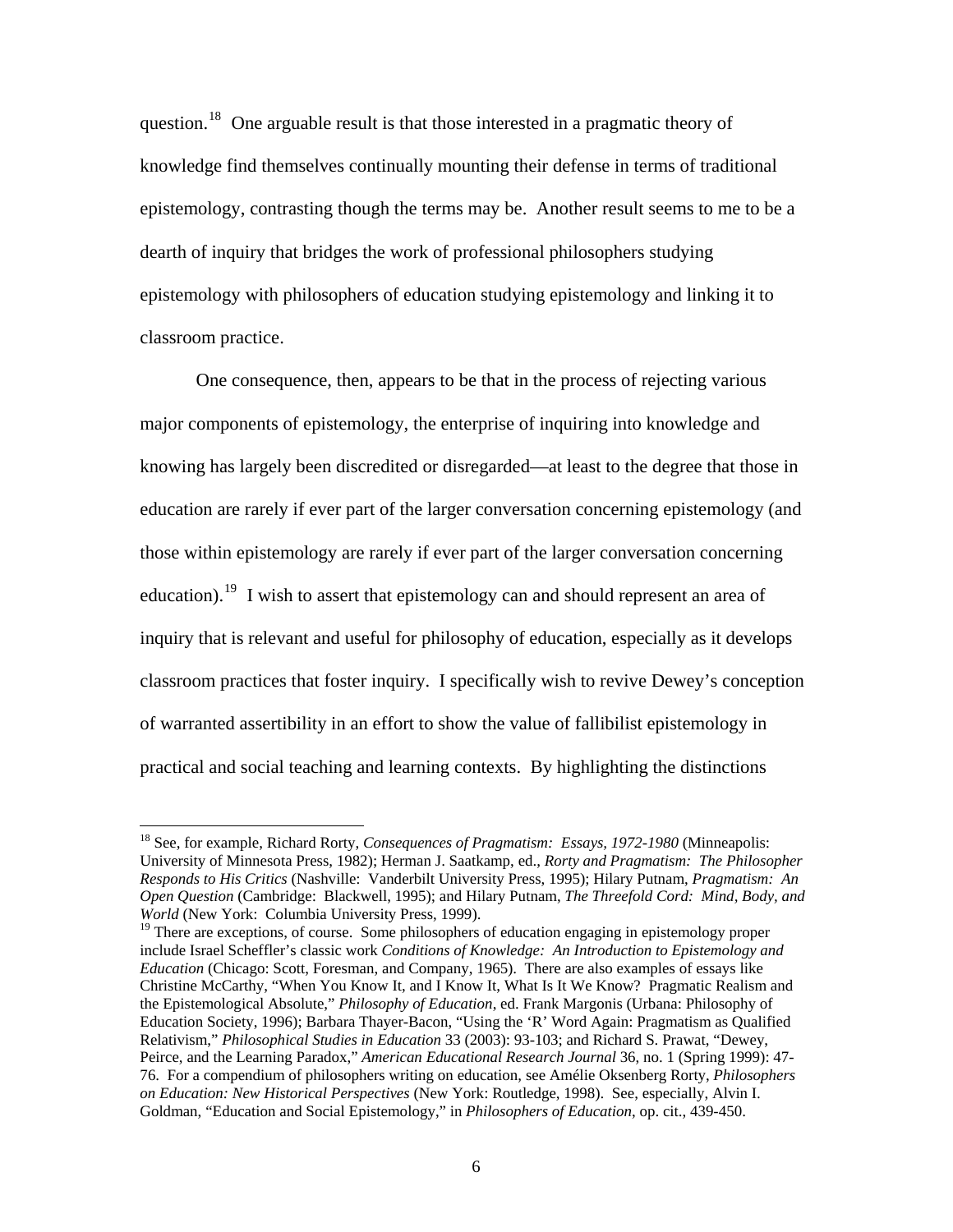between traditional epistemology (via Russell, Frege, etc.) and Dewey's conception of *knowing*, epistemology will be shown to have value insofar as it highlights a more useful, instrumentalist theory of knowing that is applicable to classroom practice.

# *Rejecting Traditional Epistemology: Developing a Theory of Inquiry*

In *The Quest for Certainty*, Dewey argues for the overthrow of traditional epistemology.<sup>[20](#page-7-0)</sup> He specifically rejects the "Spectator Theory of Knowledge," (STK) and argues, as some have taken it, against epistemology writ large.<sup>[21](#page-7-1)</sup> I disagree with the conclusion that Dewey throws out epistemology as a whole. In setting STK aside, Dewey sets much of *traditional* epistemology aside, but he clearly does not argue against knowing or the known. He argues against the reliance on ontological and metaphysical ideals entailed by traditional accounts of "pure knowledge." In place of such a traditional account, Dewey crafts a new version of epistemology—one that has as a key element the notion of warranted assertibility.<sup>[22](#page-7-2)</sup>

Warrented assertions replace justification in the traditional syllogism while at the same time imploding the syllogism itself. Where justification served a correspondence theory of truth in the traditional account of knowledge, warranted assertions merge truth and inquiry together in such a way that correspondence to an external world is no longer the point. The point, instead, is the interdependency of truths and the processes of

<span id="page-7-0"></span><sup>&</sup>lt;sup>20</sup> John Dewey, *The Quest for Certainty: A Study of the Relation of Knowledge and Action.* in Jo Ann Boydson, ed., *John Dewey: The Later Works, 1925-1953*, Volume 4, 1929 (Carbondale: Southern Illinois University, 1988), 1-250. See, also, John Dewey and Arthur F. Bentley, *Knowing and the Known* (New York: Beacon Press, 1949).

<span id="page-7-1"></span><sup>21</sup> See, for example, Christopher Kulp, *The End of Epistemology: Dewey and His Current Allies on the Spectator Theory of Knowledge* (Westport, CT: Greenwood Press, 1992).

<span id="page-7-2"></span><sup>22</sup> See John Dewey, *Logic: The Theory of Inquiry* (New York: Henry Hold and Company, 1938).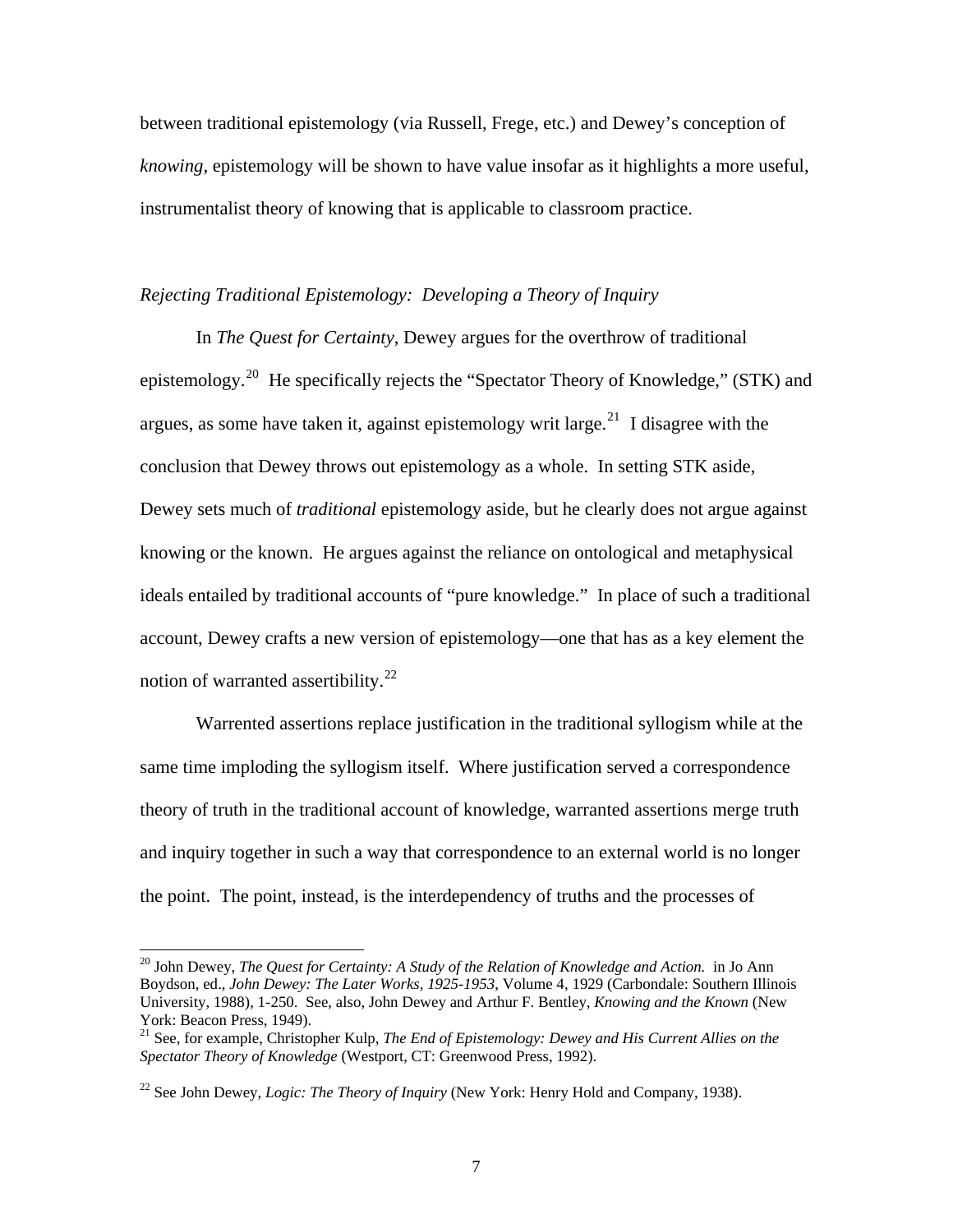inquiry: the temporal satisfaction of solved problems in a world that is not set apart from the knower's use(s) of the world or place(s) in that world. In this way, idealists and realists are misguided when they describe epistemology as way of determining knowledge.<sup>[23](#page-8-0)</sup> "Knowledge" is not the focal point of epistemology for Dewey: "knowing" is. "Knowledge" represents the end of inquiry but, according to Dewey, it is also often supposed to have a meaning of its own—disconnected from inquiry. The result is that inquiry is subordinated to the fixed end called "knowledge."<sup>[24](#page-8-1)</sup> By "knowing" Dewey means inquiry in a world that is not static. He means inquiry into things "lived" by people. He means experimenting with solving problems such that the action entailed in the solving of problems is inquiry itself and warranted in the assertions made about the solved problem when it is solved (where "solved" is understood as temporal and a portal to further inquiry). Accordingly, in the "living" of life, problems will be faced and solved—often in serendipitous ways—such that achieving "justified true belief" (as traditional epistemology expects) is not useful. As Dewey put it:

[Warranted assertion] is preferred to the terms *belief* and *knowledge* [because] it is free from the ambiguity of these latter terms, and it involves reference to inquiry as that which warrants assertion. When knowledge is taken as a general abstract term related to inquiry in the abstract, it means "warranted assertibility." The use of a term that designates potentiality rather than an actuality involves recognition that all special conclusions of special inquiries are parts of enterprise that is continually renewed, or is a going concern.<sup>[25](#page-8-2)</sup>

 $23$  Hildebrand, 136ff.

<span id="page-8-2"></span><span id="page-8-1"></span><span id="page-8-0"></span><sup>&</sup>lt;sup>24</sup> Dewey, *Logic*, 8.<br><sup>25</sup> Ibid., 9. Emphasis in original.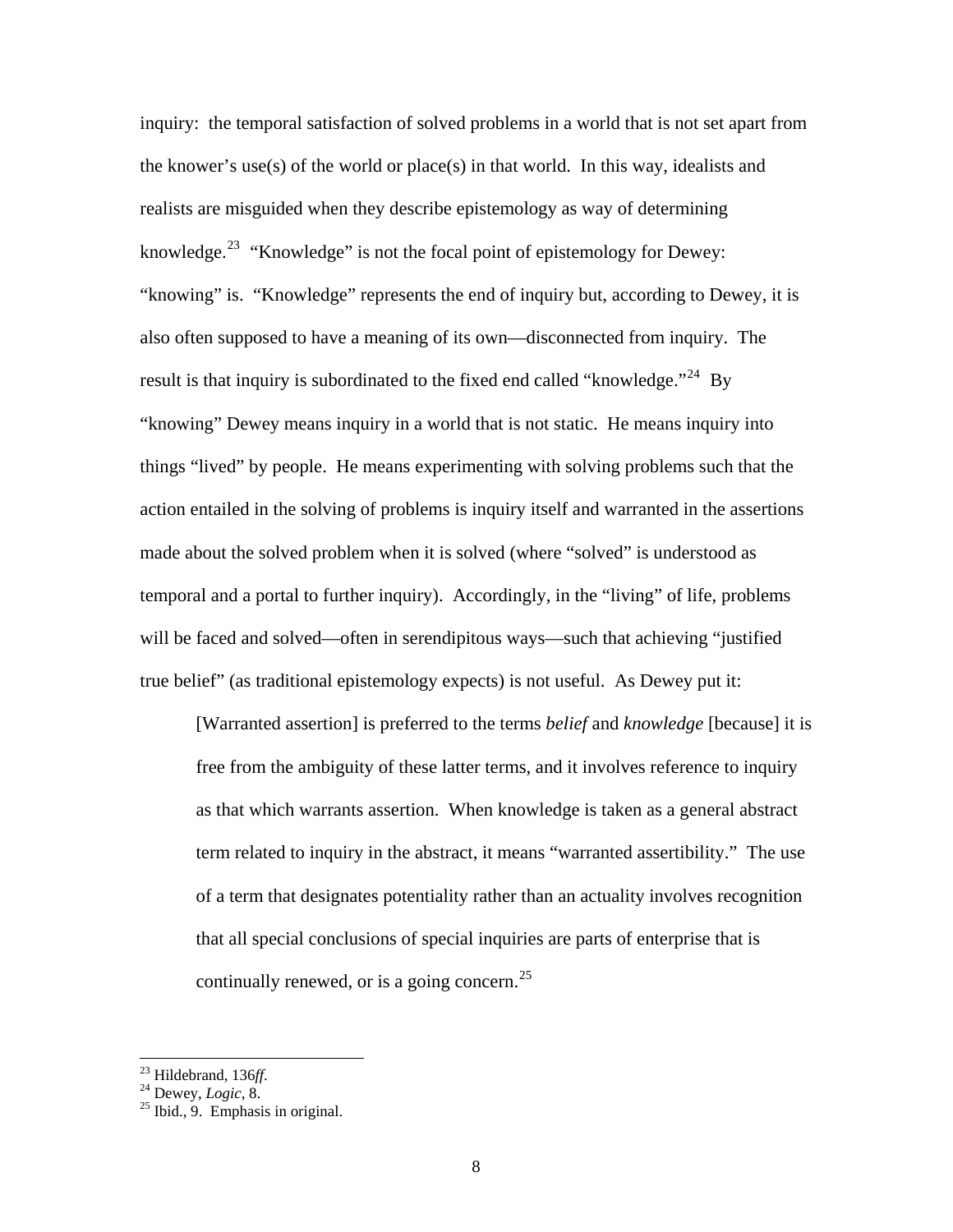At least two things follow from warranted assertions: 1) knowing is not sufficiently described as an abstract, semantic enterprise—rather it is an enterprise rooted in problems faced by people in context (Dewey is arguing for knowers as people who can defend their claims to knowledge [a form of epistemic responsibility]); and 2) that one *can* know, but fallibilistically so rather than foundationally so. Knowledge claims can exist for fallibilists like Dewey, in other words, but without commitment to universality and without commitment to linguistic correspondence to extra-linguistic "fact." This is so because, according to Dewey, there is no use or meaning that is derived *sans* living. Language is a tool to make sense of our experiences, but it derives its meaning and utility from our lives.

Our lives should be guided, on Dewey's view, by inquiry: "the controlled or directed transformation of an indeterminate situation into one that is so determinate in its constituent distinctions and relations as to convert the elements of the original situation into a unified whole."<sup>[26](#page-9-0)</sup> Knowing comes about when inquiry leads to an understanding that goes beyond mere apprehension. One might "understand," i.e., "apprehend" the ideas of moose, chemical elements, or musical notes, but knowing requires having a sense of grounds (the "warrant") for asserting their existence.<sup>[27](#page-9-1)</sup> This is a key point to which I will return later in discussing warranted assertions and classroom practice. Before then, however, consider how traditional notions like "truth" and "proposition" in the history of epistemology differ from elements within Dewey's theory of inquiry.

*Logic, Truth, and the Confusion over Propositions and Judgements*

<span id="page-9-0"></span> $26$  Ibid., 104-105.

<span id="page-9-1"></span> $27$  Ibid., 143.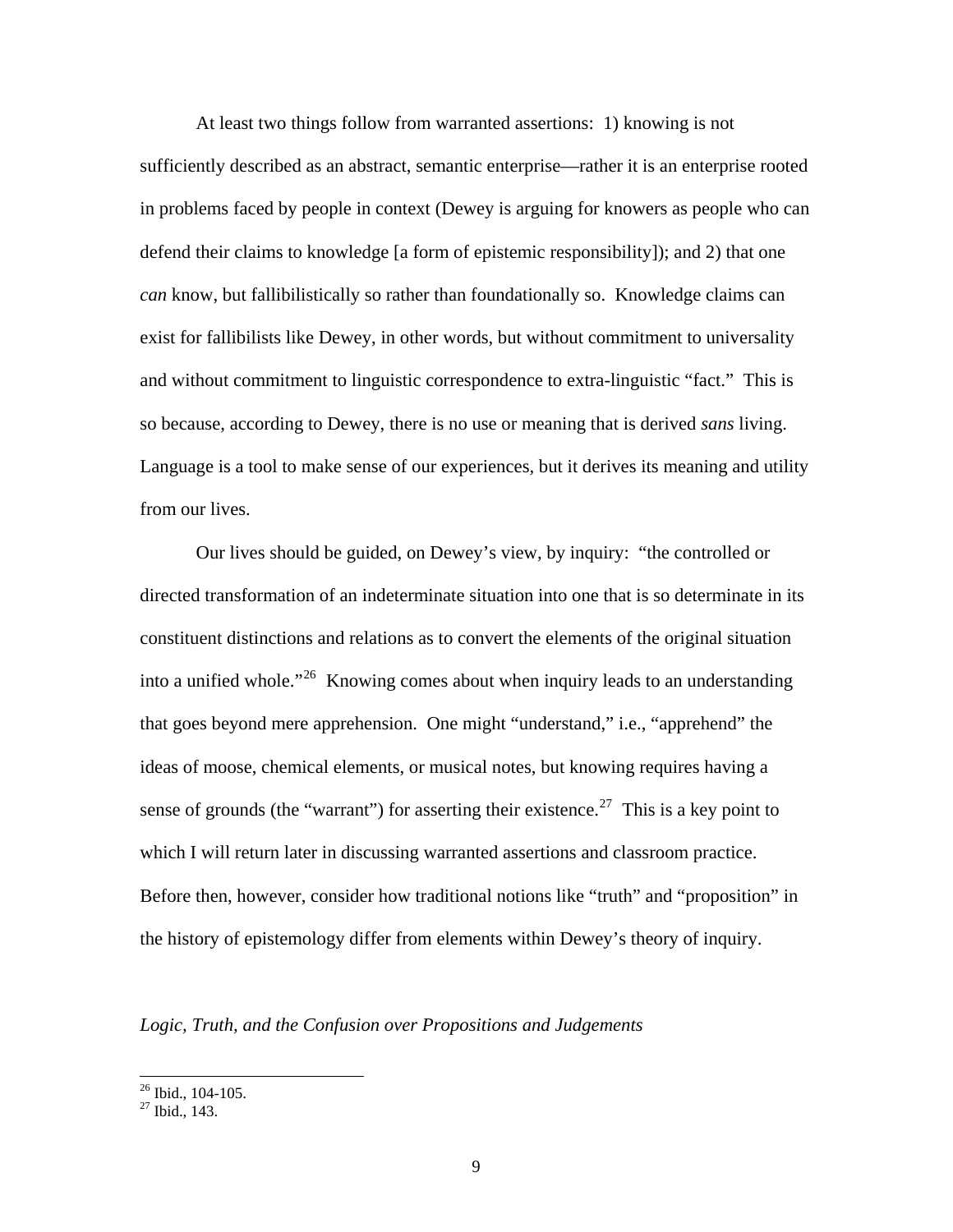Traditional epistemology arguably extends back at least to Plato, but the content or structural elements of syllogisms concerning knowledge found, say, in Plato's *Theaetetus*, only provide a starting point for understanding the development (or lack thereof) of traditional epistemology. I wish to stipulate that the zenith of traditional epistemology is found in the analytic philosophy of Russell, Frege, the early Wittgenstein, etc. With those philosophers, the point was to achieve correspondence between uttered claims and extra-linguistic fact. The truth condition in the traditional syllogism of epistemology, in other words, was the point. The belief and justification conditions served the truth condition. Said differently, and more broadly, epistemology served a correspondence theory of truth. This point is important because key terms used most prominently by Russell distort Dewey's epistemology. Specifically, as Burke notes, Russell misapplied the term *proposition* when considering Dewey's theory of logic and his entailing theory of knowledge.<sup>[28](#page-10-0)</sup> Russell could not divorce propositions from a theory of truth, but Dewey's logic and epistemology relied on *judgements* and their warranted assertibility, not truth-focused propositions. As a result, Dewey rejected the metaphysics undergirding Plato, Russell, and others, even if sometimes in confusing ways.

it—was an inadequate account of truth and was considered by Russell to be irrelevant to logic anyway.<sup>[29](#page-10-1)</sup> The problem here is that warranted assertibility was not intended or For Russell, propositions were sentences. They were fodder for linguistic analysis. Accordingly, Dewey's notion of warranted assertibility—as Russell understood

<span id="page-10-0"></span><sup>28</sup> Burke, op. cit.

<span id="page-10-1"></span><sup>29</sup> See Bertrand Russell, "Dewey's New *Logic*" in *The Philosophy of John Dewey*, ed., Paul A. Schilpp (New York: Tudor, 1939): 135-156; and Bertrand Russell, *An Inquiry into Meaning and Truth* (New York: George Allen & Unwin, 1940).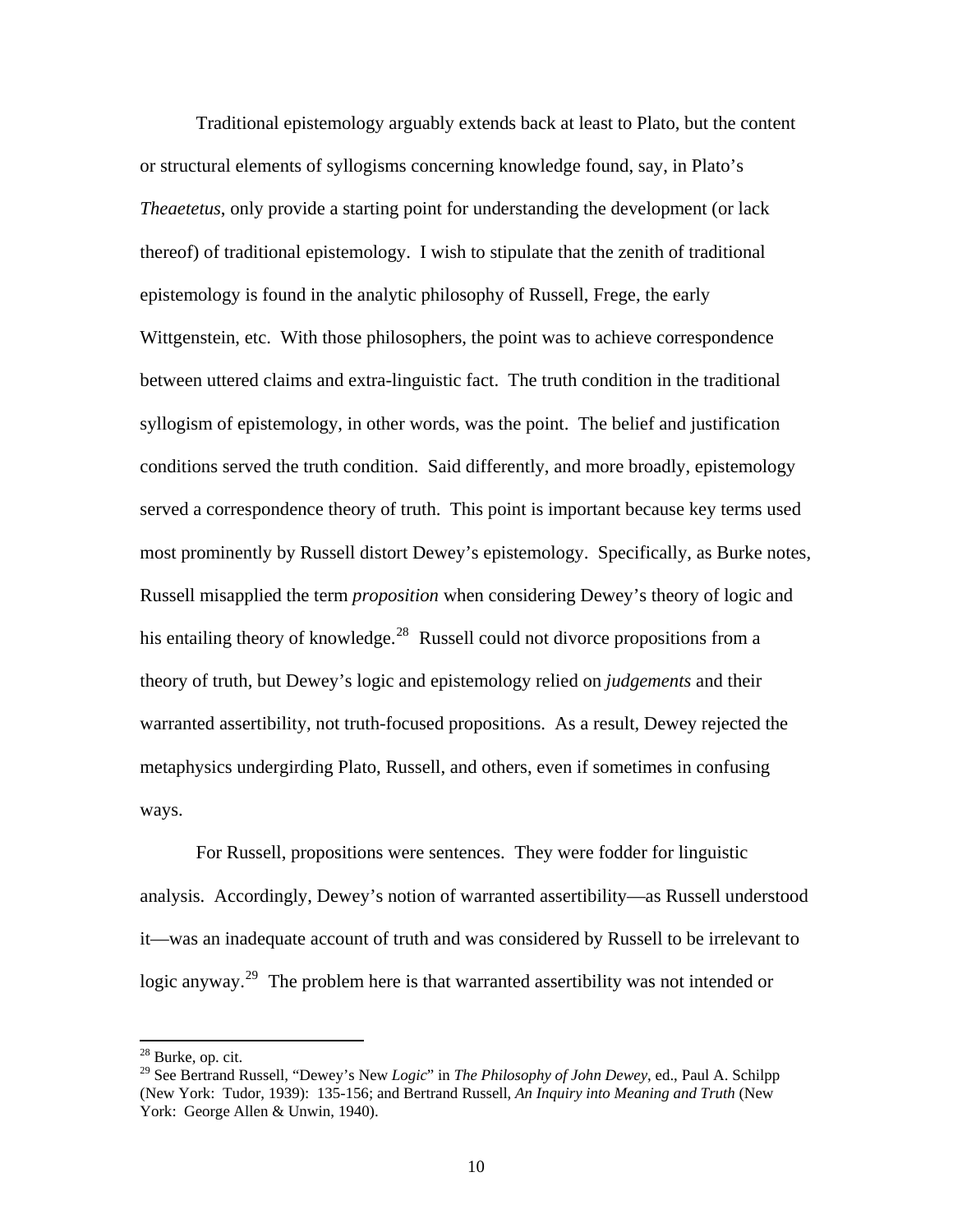claimed by Dewey to be an account of truth where truth is understood in terms of traditional notions of correspondence. Where propositions are either confirmed or refuted, judgements are, on Dewey's view, said to be warrantably assertible or not. Where Russell elevated truth to the level of STK, Dewey saw truth and warranted assertions as connect, but not in the sa me way Russell did, or in the same way authors like Kulp and John Shook suggest.<sup>[30](#page-11-0)</sup>

[are warrantably assertible or not; and judgments are essentially rooted in conc](#page-11-0)rete actions [assertibility \(rather than truth\) should be a primary consideration in a theory of inferenc](#page-11-0)e. [What is true and what is false are conclusions, not the necessar](#page-11-0)y factors of inquiry. In *Knowin g and the Known*, Dewey and Bentley put it this way: [On Dewey's view, as Burke points out, "it is judgments, not propositions, which](#page-11-0)  [in the world insofar as the consequences of such actions serve to decide their](#page-11-0)  warrantability."<sup>31</sup> This does not provide us with a theory of truth, but Dewey did not [claim warranted assertibility as a theory of truth. Dewey argued, instead, that warranted](#page-11-0) 

and mind one involves himself always in metaphysics and can never escape it. In earnestness to identify his attitude of workmanship and the directions of his It is frequently said that no matter what form of inquiry one undertakes into life contrast with this hoary adage, our position is that if one seeks with enough orientation, he can by-pass the metaphysics by the simple act of keeping

<span id="page-11-0"></span><sup>&</sup>lt;sup>30</sup> See Christoper Kulp, *The End of Epistemology: John Dewey and His Current Allies on the Spectator Theory of Knowledge* (Westport, CT: Greenwood Press, 1992); and John Shook, *D ewey's Theory of Empirical Reality and Knowledge* (Nashville: Vanderbilt University Press, 2000).<sup>31</sup> Burke, 238.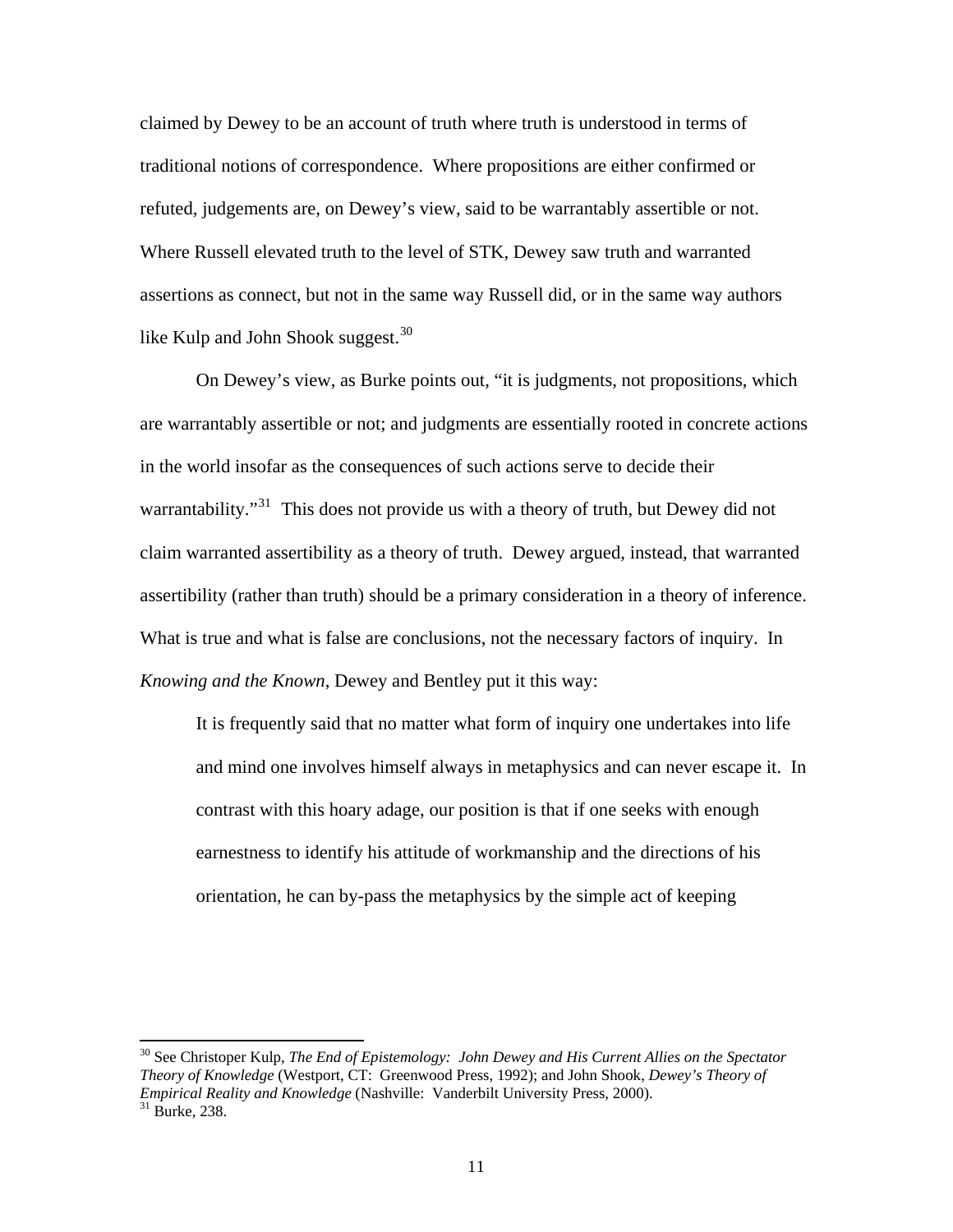observation and postulation hand-in-hand; *the varied "ultimates" of metaphysi cs become chips that lie where they fall*. [32](#page-12-0)

[relations and correspondence among expectation and actual result of actions for](#page-12-0)mulated judgment...."<sup>33</sup> To say all of this somewhat differently, the warranted assertibility of Educat ive experiences provide the opportunity for solving problems via warranted assertions. The truth of your assertion is basically a metaphysical ideal. Writes Dewey: [As Burke notes, "The truth or falsity of a given judgment is characterized in terms of](#page-12-0)  [in the course of the respective inquiry, but, strictly speaking, it is the assertion of the](#page-12-0)  [judgment which is true or not, not the information involved in ascertaining the](#page-12-0)  [your judgment is "tangibly certifiable" through your concrete actions in the world.](#page-12-0) 

conclusive. Judgment in this sense is distinguished from *propositions*. The that are taken for use in connection *with what they lead to as means*, and subject matter which has be prepared to final. I shall use *assertion* to designate the latter logical status and *affirmation* to name the former....However, the important Judgment may be identified as the settled outcome of inquiry. It is concerned with the concluding objects that emerge from inquiry in their status of being content of the latter is intermediate and representative and is carried by symbols; while judgment, as finally made, has *direct* existential import. The terms *affirmation* and *assertion* are employed in current speech interchangeably. But there is a difference…between the logical status of intermediate subject-matters

 $32$  Dewey and Bentley, 81. Emphasis added.

<span id="page-12-0"></span> $33$  Burke, 239.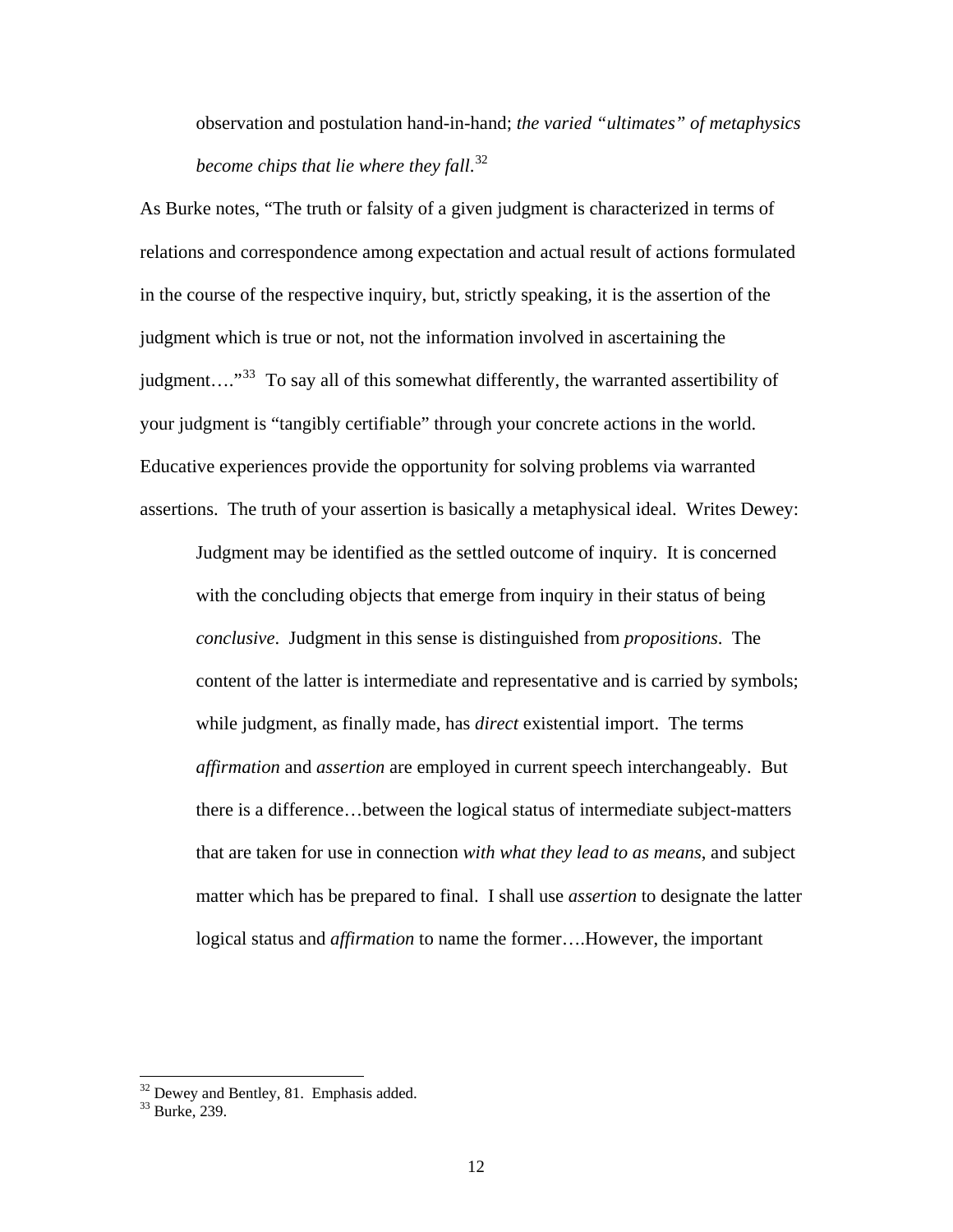matter is not the words, but the logical properties characteristic of different subject-matters.<sup>[34](#page-13-0)</sup>

[Warranted assertibility, for Dewey, was part of a project to explain \(1\) what it means to](#page-13-0) [say that a statement about how things are may or may not correspond to how things](#page-13-0)  [actually are, when at the same time, \(2\) it is not possible to step back and treat this](#page-13-0)  [correspondence as if it were a matter of comparing the statement against bare re](#page-13-0)ality.<sup>35</sup> [Burke puts it this way: "It is not as if we have some statement-independent handle on](#page-13-0)  [bare reality so that we can hold it up to compare against our statements, since it is th](#page-13-0) e [statements themselves and the processes that go into their making which are one's han](#page-13-0)dle [on bare reality."](#page-13-0)<sup>36</sup> What we have to do is make judgments in "real time" about [detachment is not completely wrong, n](#page-13-1)either does it describe nor explain how people actually use information from their lives to solves problems that they face. The relevance [consequences of actions in solving actual problems. Correspondence, then, becomes a](#page-13-1)  [metaphor for Dewey, allowing him to point out that while a "spectator" version of](#page-13-1)  of the "spectator" is in the very detachment Dewey eschews. "Spectators" don't assert, they passively observe. "Spectators" are outside of experience—at least the kind of experience that is engaging of others.

For Dewey, the speculative enterprise of traditional epistemology suffered greatly how something in experience could be asserted to correspond to something by definition outside of experience [STK]…is what made me suspicious of the whole epistemological at the hands of "correspondence" theories because, as he wrote in 1941, "wondering at

 $34$  Dewey, *Logic*, 120. Emphasis in original.

<span id="page-13-0"></span><sup>&</sup>lt;sup>34</sup> Dewey, *Logic*, 120. Emphasis in original.<br><sup>35</sup> Burke, 240. See, also, John Dewey, "Propositions, Warranted Assertibility, and Truth," *Journal of Philosophy* 38, 7 (1941): 169-186.<br><sup>36</sup> Burke, 241.

<span id="page-13-1"></span>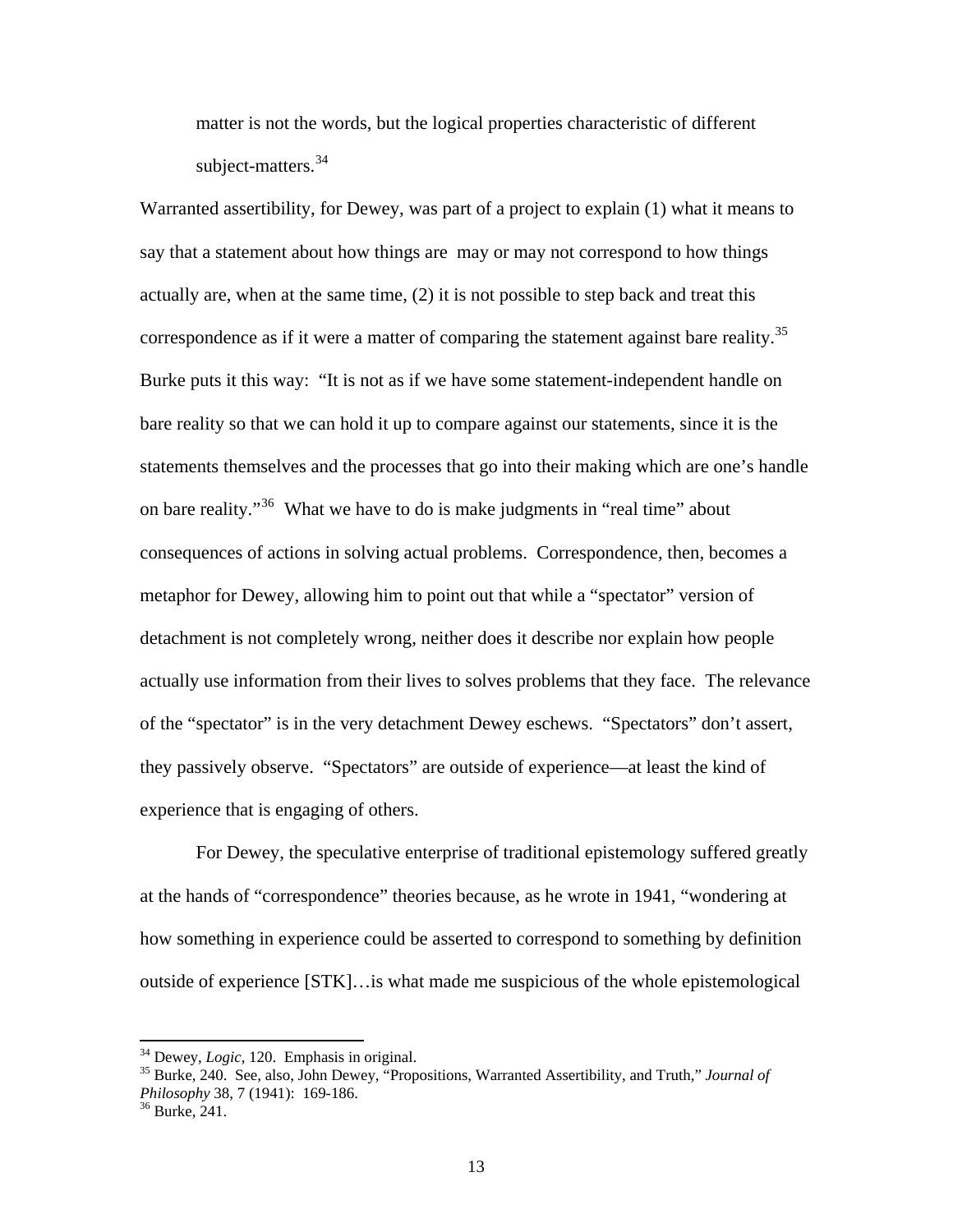industry."[37](#page-14-0) Dewey, therefore, rejected STK and its detachments (the very thing that traditional accounts of correspondence endorse, e.g., Russell, Kulp, etc.) in orde r that we would have individual "knowers" "concretely and dynamically embedded in the world."<sup>[38](#page-14-1)</sup> As a result, those "knowers" would have access to (mediated) knowledge, detachment is indicative of the very correspondence Dewey eschews. While it may Dewey concentrates so much attention on concrete situatedness means that no such entailment need obtain. He is, instead, an operationalist. He values inquiry that demons trates a connection between expected consequences and actual consequences. where knowledge is not understood in semantically detached terms. Semantic appear that some of Dewey's views commit him to a form of idealism, the fact that

#### *Knowing, Knowledge, and Intelligence: Epistemology Goes to School*

better understand the import of warranted assertibility and its relationship to classroom an inquiry (specific instances of applying oneself to solving problems), knowledge development and accumulation of capabilities to act (i.e., inquire) in specific ways. That knowledge...which can be utilized in other inquiries, given the principle of continuity Here it may be helpful to distinguish between a few key concepts in order to interaction. Knowing, knowledge, and intelligence are distinct for Dewey. Knowing is constitutes the stable outcomes of inquiry, and intelligence is the result of the is, intelligent action is action constructed in the light of properly anticipated consequences. "Knowledge is the result of successful inquiry, whereas knowing consists in using one's intelligence in given inquiries. Intelligence is stabilized

<span id="page-14-0"></span> $37$  Dewey, "Propositions, Warranted Assertibility, and Truth," 183.

<span id="page-14-1"></span><sup>38</sup> Burke, 243.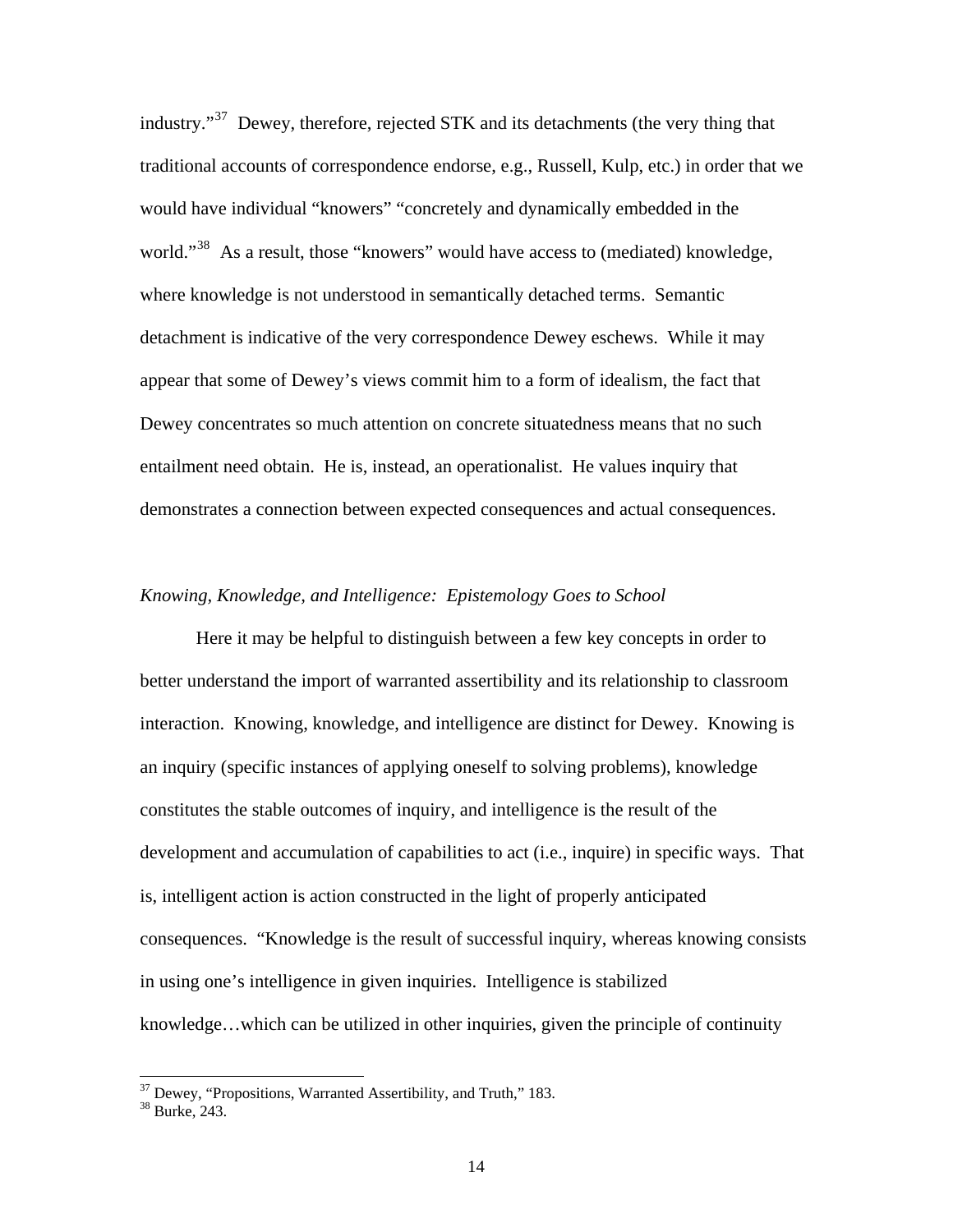and giv en the fact that judgments are not merely abstract decisions but constitute a kind of cond uct (assertion)….Knowing is to intelligence roughly what asserting is to being disposed to assert."<sup>[39](#page-15-0)</sup> Says Dewey:

...from the standpoint of empirical naturalism, the denotative reference of "mind" and "intelligence" is to funding of meanings and significances, a funding which is enrichment and control is exercised by incorporation of what was gained in past create the clearer, better ordered, "fuller" or richer materials of later experienceboth a product of past inquiries or knowings and the means of enriching and controlling the subject-matters of subsequent experiences. The function of experience in attitudes and habits which, in their interaction with the environment, a process capable of indefinite continuance.<sup>[40](#page-15-1)</sup>

[What we have in this quite is Dewey's basic argument for classroom interaction. Organ](#page-15-1)ic [should be places where students make knowledge claims at the very same time they a](#page-15-1)re [engaged in knowing \(inquiry\), since the means and ends are not separable for Dewey,](#page-15-1) and [of the past. Active engagement](#page-15-1) *of the sort Dewey suggests*<sup>41</sup> means students attempt stability rather than certainty. They are not in the business of "discovering" the basic [and natural environments for learning impel knowing and the habits of intelligence.](#page-15-1)  [Detachment from natural environments for learning foster "spectating" and habits of](#page-15-1)  [routine. When one supports a quest a for "meanings and significances," one sides with](#page-15-1)  [inquiry via warranted assertions. That is, given Dewey's epistemology, classrooms](#page-15-1)  [since the point of inquiry is not to college detached artifacts or pieces of the dead wood](#page-15-1) 

 $39$  Ibid., 256.

<span id="page-15-0"></span><sup>40</sup> John Dewey, "Experience, Knowledge, and Value: A Rejoinder," in *The Philosophy of John Dewey*, ed., Paul A. Schilpp (New York: Tudor, 1939), 520-521.

<span id="page-15-1"></span><sup>&</sup>lt;sup>41</sup> Dewey's organic instrumentalism, not prescription or relativism.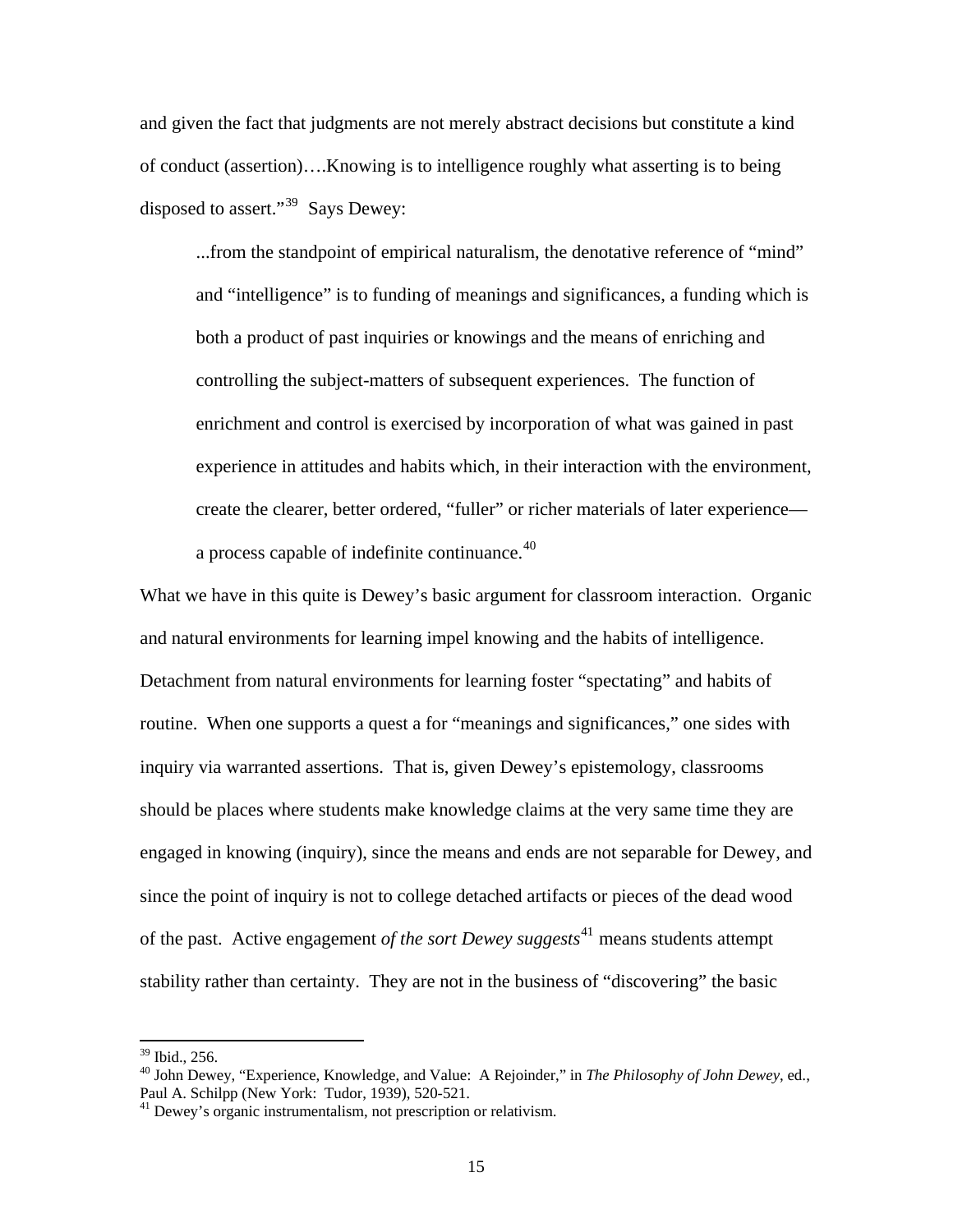beliefs on which traditional epistemology *qua* foundationalism relies. Rather, stability indicates functionality over universality.

interact ing "with the environment" is "creat[ing] the clearer, better ordered, 'fuller' or richer materials of later experience—a process capable of in indefinite continuance."<sup>[42](#page-16-0)</sup> Still, stability is not assured by Dewey either. In fact, much of the point of

. [\[I\]ntelligence is more than just a store of habits and context-sensitive dispositions](#page-16-0) [Intelligence is habitual, but not all habit is intelligent. Experience guided by](#page-16-0)  [intelligent habit, rather than merely routine habit, is experience characterized by](#page-16-0)  [resourcefulness, inventiveness, ingenuity, tenacity, efficiency, and any such](#page-16-0) "pragmatic virtue" designed to anticipate not only the regularities and constancies of experience but also the inevitable uncertainties and indeterminacies."<sup>43</sup>

of the knowledge claim is not universal. Dewey, as a fallibilist, hones in on stability and the never-ending search for meaning as a way to indicate the limits of foundationalism (via cor respondence theories of truth) and he replaces correspondence and Epistemological fallibilists hold that knowledge claims can be valid, even if the veracity foundationalism with the warrantability of assertions and fallibilism.

interaction? What would go on in classrooms that would be different from what currently questions is to envision new roles for teachers and students. Following the notion of Ultimately, then, how valuable might warranted assertibility be for classroom goes on in most school spheres? What might it look like? One way to address these warranted assertibility, both teachers and students would become fallible knowers who must defend their claims to knowledge, where knowledge represents a temporal

 $42$  Dewey, "Experience, Knowledge, and Value," op. cit.

<span id="page-16-0"></span><sup>43</sup> Burke, 256-257.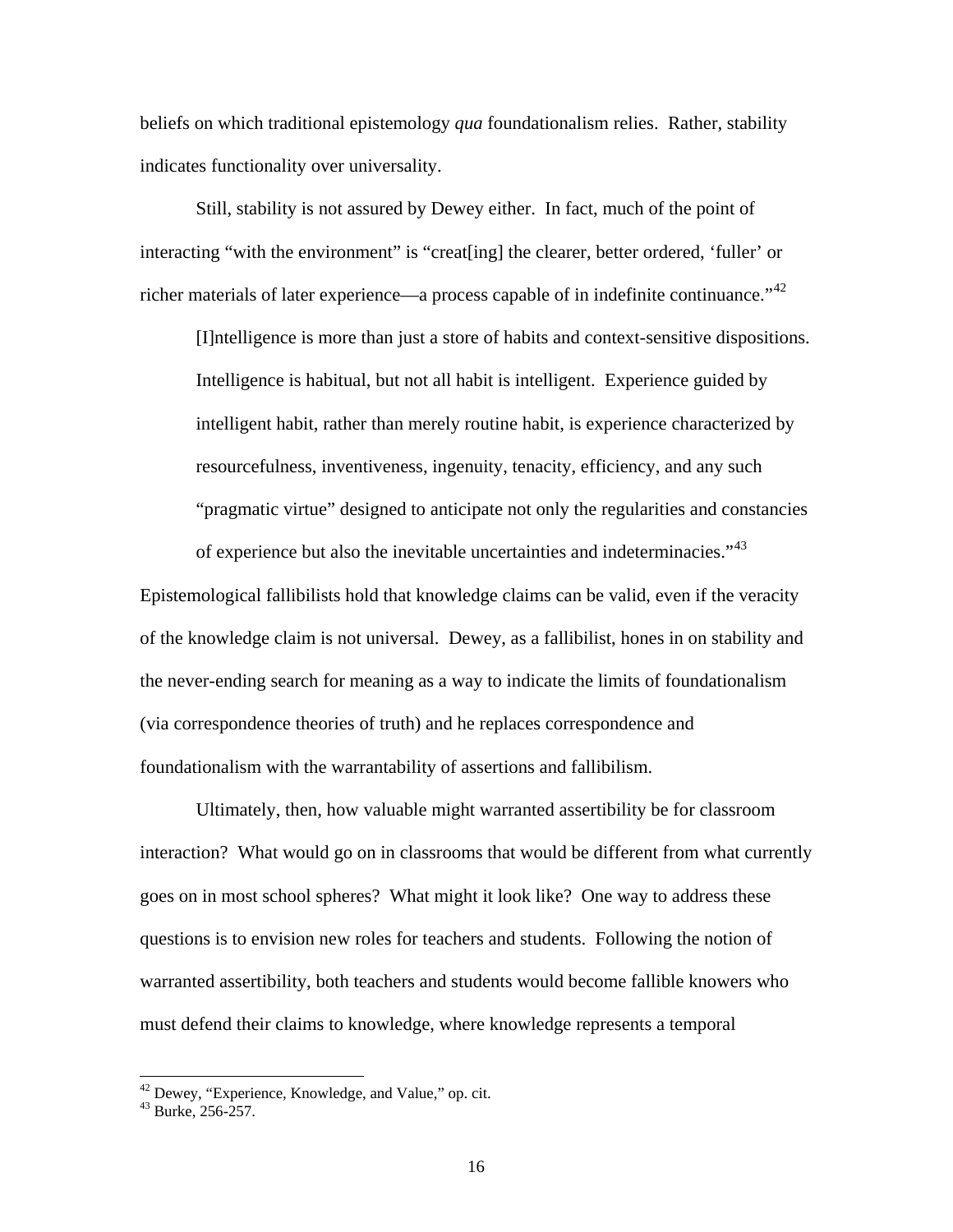suspension point in the process of making judgments (Dewey's theory of inquiry and his theory of logic). In so doing, both teachers and students realize the limitations of universal, foundational, "comfort zones," and demonstrate the kind of continual thinking and re-thinking required of those who face change in their lives and who, as a result of said change, must continually defend their claims to knowledge. The "moose," "chemical elements," and "musical notes" examples from the beginning of this essay illustrate that identifying the ideas only represents narrative and the "comfort zones" of traditional epistemology (and traditional curriculum and schooling). Even if "correctly identified," the point of warranted assertibility is to determine meaning and connection with other ideas that are or represent real problems to solve. In what possible ways might moose and musical notes connect? What links are there to chemical elements and what do any and all of the particulars actually mean? What contexts are required for understandin g and what problems are within those contexts that would provide students opportu nities for inquiry (proving that moose, music, and chemistry are of interest in the first place)?

lived situation that instigated inquiry in the first place, philosophers institutionalize their practice…into an ontology with eternal permanence."<sup>[44](#page-17-0)</sup> Teachers are rarely different hegemonically so. This point raises at least two issues: A) the superstructure and metana rrative of schooling; and B) the specific responsibility of teachers in a given In characterizing the problem Dewey had with "intellectualists" and professional philosophers, Hildebrand notes the following: "Sidetracked from the problematic and from this characterization. They, too, institutionalize their practice, even if situation.

<span id="page-17-0"></span><sup>&</sup>lt;sup>44</sup> Hidebrand, 64,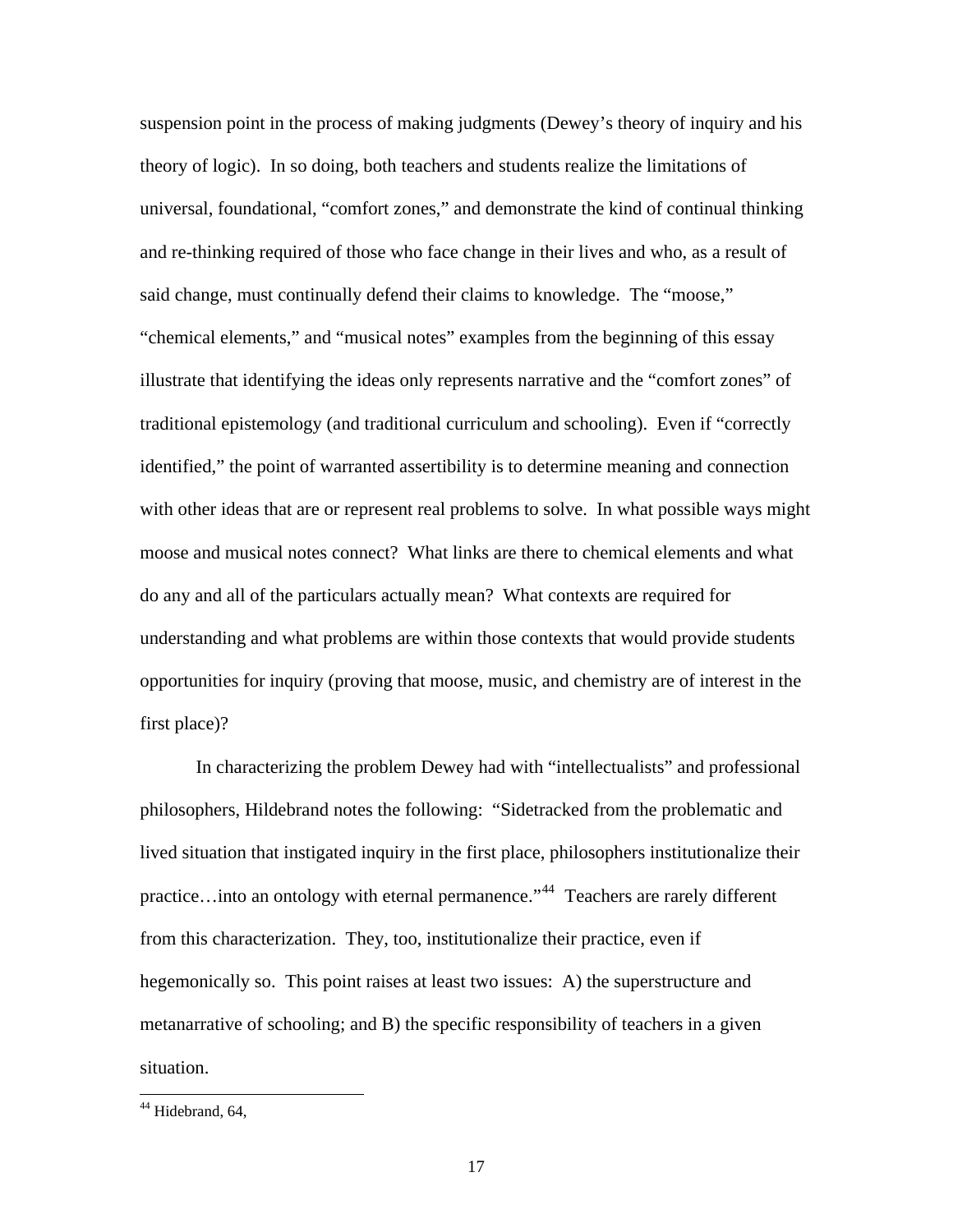For the first point, one could argue that schools are structured to support a versio n of traditional epistemology. If schools are not truly foundationalist, insofar as they expect students to amass "pure" knowledge via STK, then they are reliabilist insofar as they require only correct answers without justification. While much more time could be spent on distinguishing the variations of epistemology within schools, one point seem s clear: it is rare that teacher provide emergent contexts for the development of inquiry and knowing in the Deweyan sense. In terms of the superstructure of schools, this only makes sense. Order, discipline, and time-on-task expectations do not support inquiry th at is varied, serendipitous, and transactional. Save the unique examples within some schools, the reality in most schools is that traditional expectations have been so deeply entrenched prior to teachers and student actually entering the hallways, that the task of changing schools is often seen as impossibl e. Epistemologically, if a parallel could be made h ere, it is as though STK and the entailing correspondence theory of truth is the given and the taken for granted in schools.

change whatsoever in the culture from which they came. They were reared as spectators (and often spectate in their college classes, too) and even when some students profess to For the second point from above, when prospective teachers enter their course work as education majors (or for certification), it is not without ideas and experiences that inform what they want to do and how they want to do it, it simply is with virtually no wanting to "engage" their students in "active" learning, it still usually ends up being a souped-up version of traditional schooling—or as Dewey puts it *Experience and Education*, using "devices of art to cover up obviously brutal features."<sup>[45](#page-18-0)</sup> Fear of losing a job, fear of being reprimanded, and fear of standing out as "different" are common

<span id="page-18-0"></span><sup>45</sup> John Dewey, *Experience and Education* (New York: Collier Books, 1938), 19.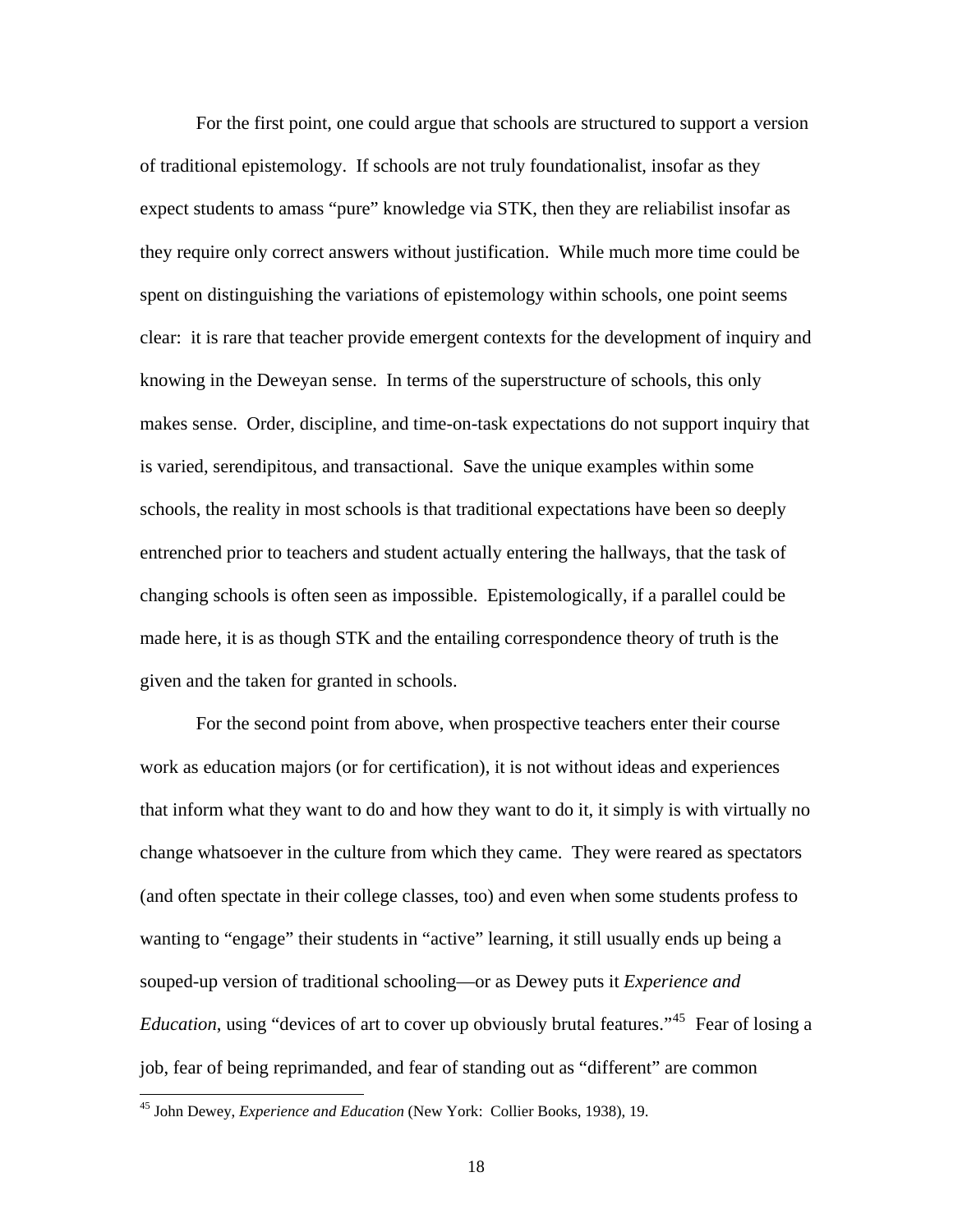excuses teachers give for not challenging an established school structure they understand to be problematic. It is in this sense that I wish to force the revolutionary point that teachers, *regardless of the superstructure*, have epistemological (and other ) responsibilities to their students. At the risk of being perceived as another in a long line of people who blame teachers, I nonetheless believe that teachers are in positions of power they may not even understand. What is actually being asserted here is that teachers already have space and control over what goes on in their classrooms. Beyond the power that could be actualized from teacher shortages nationwide, add the poss ibility that teachers broaden their understanding of pedagogy by engaging in epistemolo gical discourse, and change becomes imaginable. There is, of course, no guarantee that teachers who enter such epistemological discourse will value Dewey's notion of warranted assertibility over, say, the "certainty" often attached to foundationalism. S till, by actually championing the intellectual and practical possibilities of the very tea chers I risked blaming a moment ago, I am urging a movement of teachers to claim school spaces for themselves and their students in ways that are grounded in Deweyan epistemology.

would mean that students *and* teachers would no longer search for or operate under the assumption of "the truth" in Platonic, Kantian, or "No Child Left Behind" terms. Instead, immediate and connected to as-yet-unknown areas) that are gauged (i.e., judged) within shifts power away from the traditional quest for certainty and places power with the To envision classroom practices that specifically endorse warranted assertions students/teachers would make assertions connected to solving their problems (both the bounds of human experience. This not only represents an epistemological shift, it

19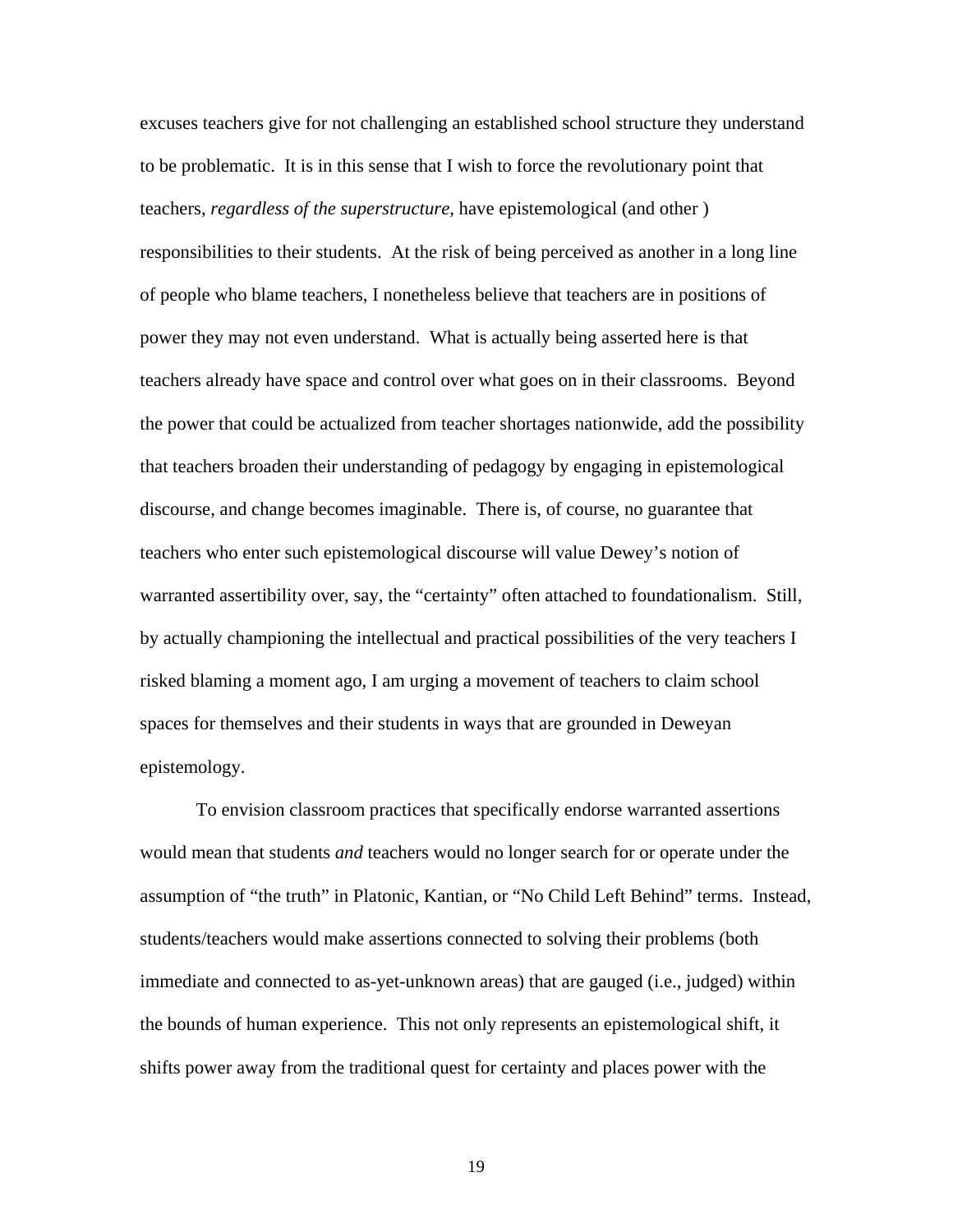contexts of student/teacher living—one not divorced from social realities beyond school, epistemology and an entailing power structure that supports it may be largely to blame (knowledge?), are repeatedly subjected to a classroom sphere where the only evidence of relation is between teacher- and curriculum-imposed artifacts and superimposed goals. "objective" and "neutral" are subjectively constructed—all the tests, the standards, the It seems as though the "view from nowhere" is precisely the view most educators and educational policy makers repeatedly expect. It is no wonder, then, that most public and also not divorced from parent and social interaction. In short, traditional for the general lack of inquiry found within U.S. classrooms. Students as testable objects themselves, and whose role it is to gather discreet bits of data and information As has been alluded to, even good teachers are burdened by the perversion of correspondence seen most schools. Never mind that the tests that are claimed to be mission statements, the learning objectives. It makes little difference. Because the presentation of that reality is repeated as "the real world" or "the way it is," its unassailability is arguably the very feature privileged by STK in traditional epistemology. school classrooms continue to be stultifying arenas for external indoctrination.

that what currently goes on in most schools. By shifting roles of teachers and students so the expectation for certitude is challenged. In place of certainty (the entailing result of STK and correspondence theories of truth) is stability and it comes into being when the Dewey's epistemology, however, is an offering. It is a possible "out." It represents one way students and teachers might develop relations in less contrived ways that both groups are inquirers into problems they face, certitude goes out the window as

20